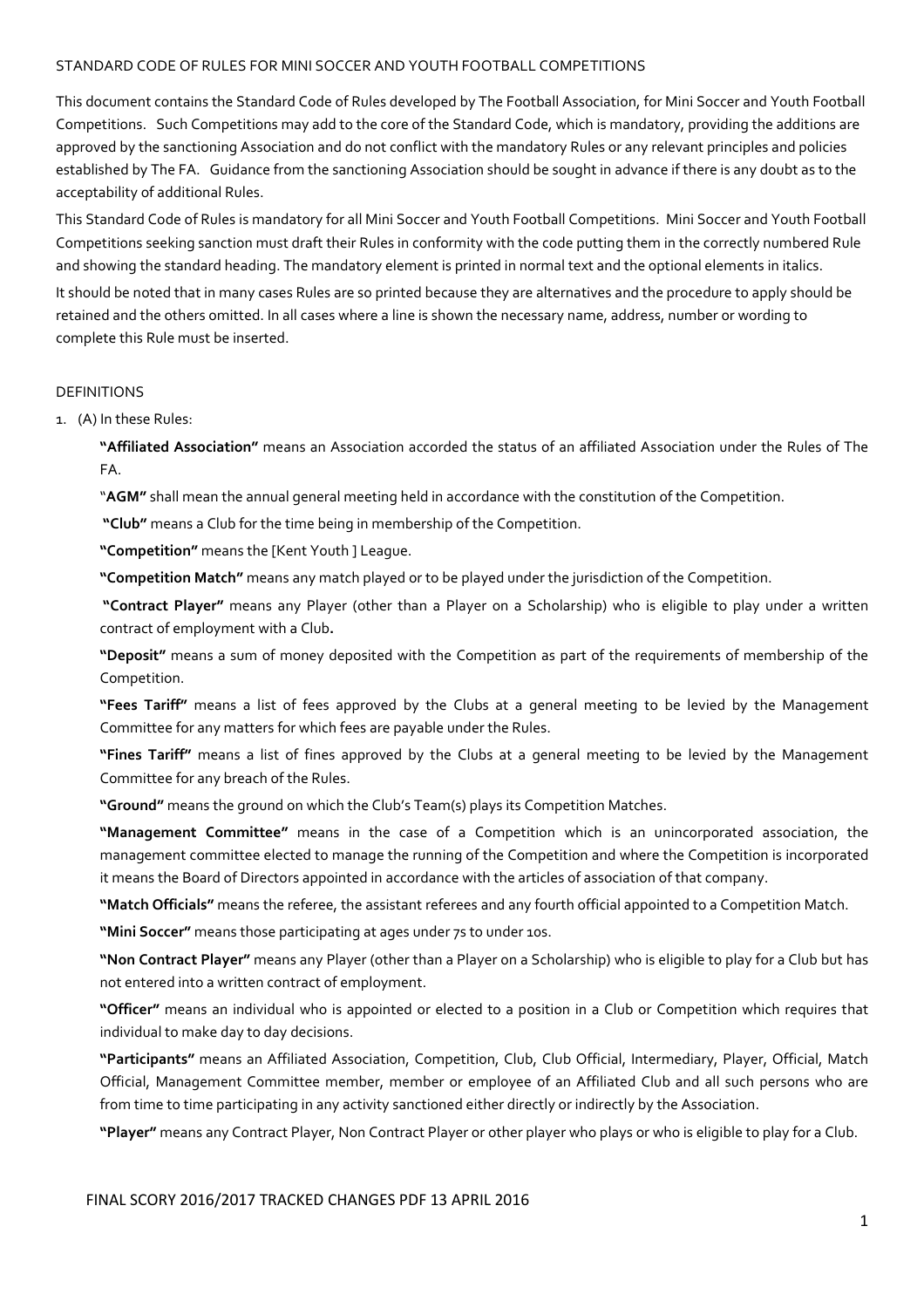**"Playing Season"** means the period between the date on which the first competitive fixture in the Competition is played each year until the date on which the last competitive fixture in the Competition is played.

**"Rules"** means these rules under which the Competition is administered.

**"Sanctioning Authority"** means [The FA][the [Kent ] County Football Association Limited].

**"Scholarship"** means a Scholarship as set out in Rule C 3 (a) (i) of the Rules of The FA.

**"Secretary"** means such person or persons appointed or elected to carry out the administration of the Competition**.** 

**"Team"** means a team affiliated to a Club.

**"Team Sheet"** means a form provided by the Competition on which the names of the Players taking part in a Competition Match are listed.

**"The FA"** means The Football Association Limited.

**"written"** or **"in writing"** means the representation or reproduction of words or symbols or other information in a visible form by any method or combination of methods, whether sent or supplied in electronic form or otherwise.

**"Youth Football"** means those participating at ages under 11s to under 18s.

- (B) All Clubs shall adhere to the Rules. Every Club shall be deemed, as a member of the Competition to have accepted the Rules and to have agreed to abide by the decisions of the Management Committee in relation thereto, subject to the provisions of Rule 16.
- (C) The Competition will be known as [The Kent Youth League / Cup ] (or such other name as the Competition may adopt). The Clubs participating in the Competition must be members of the Competition. A Club which ceases to exist or which ceases to be entitled to play in the Competition for any reason whatsoever shall thereupon automatically cease to be a member of the Competition.
- (D) The administration of the Competition under these Rules will be carried out by the Competition acting (save where otherwise specifically mentioned herein) through the Management Committee in accordance with the rules, regulations and policies of The FA.
- (E) Unless stated otherwise, terms referring to natural persons are applicable to both genders. Any term in the singular applies to the plural and vice-versa.

## NAME AND CONSTITUTION

- 2. (A) This Competition shall consist of not more than [75 ] Clubs *or* [200 ] Teams approved by the Sanctioning Authority*.*
- *(i) Any member clubs senior club must be a member of the FA's National League system (steps 1-7) however grass roots and youth clubs may be invited to join the League after a satisfactory interview at under 13.*
- *(ii) From season 2014-15 season member clubs will be restricted from having two or more teams at any age group. This will not affect any current age groups where there are two teams from one club. This will not include the under 18 age group as this age group has first and second year sides.*
	- (B) All Clubs must be affiliated to an Affiliated Association and their names and particulars shall be returned annually by the appointed date in a manner prescribed by the Sanctioning Authority and must have a constitution approved by the Sanctioning Authority. Failure to comply with this Rule will result in a fine (in accordance with the Fines Tariff). The area covered by the Competition membership shall be [Kent and areas covered by the League to include London, Surrey and Sussex ].

This Competition shall apply annually for sanction to the [Kent ] County Football Association(s) and the constituent Teams of member Clubs may be grouped in divisions, *each not exceeding [12 ] in number.*

- (C) Inclusivity and Non-discrimination
	- (i) The Competition and each member Club must be committed to promoting inclusivity and to eliminating all forms of discrimination and should abide and adhere to The FA Equality Policy and any legislative requirements (to include those contained in the Equality Act 2010).
	- (ii) This Competition and each member Club must make every effort to promote equality by treating people fairly and with respect, by recognising that inequalities may exist, by taking steps to address them and by providing access and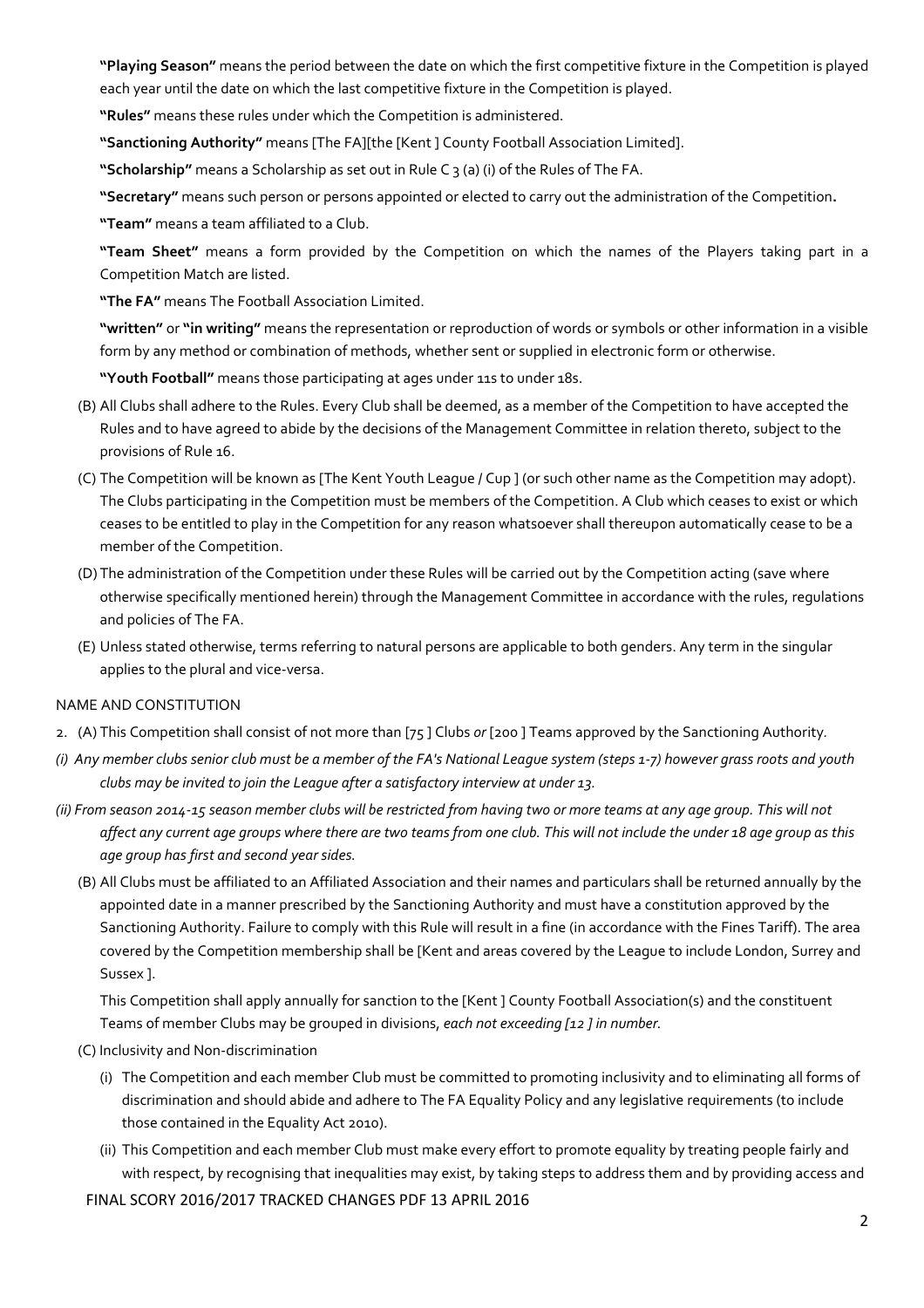opportunities for all members of the community, irrespective of age, gender, gender reassignment, sexual orientation, marital status, race, nationality, ethnic origin, colour, religion or belief, ability or disability or otherwise.

- (iii) Any alleged breach of the Equality Act 2010 legislation must be referred to the appropriate Sanctioning Authority for investigation.
- (D)Clubs must comply with the provisions of any initiatives of The FA which are adopted by the Competition including but not limited to, Charter Standard and RESPECT programmes. Failure to comply with this Rule will result in a fine (in accordance with the Fines Tariff).
- (E) Clubs shall not enter any of their Teams playing at a particular age group in the Competition in any other competition (with the exception of FA and County FA Competitions) except with the written consent of the Management Committee. Failure to comply with this Rule will result in a fine (in accordance with the Fines Tariff).
- (F) At the AGM or a Special General Meeting called for the purpose, a majority of the delegates present shall have power to decide or adjust the compilation of the divisions at their discretion. When necessary this Rule shall take precedence over Rule 12.

## ENTRY FEE, SUBSCRIPTION, DEPOSIT

3. (A) Applications by Clubs for admission to this Competition or the entry of an additional Team(s) from the same Club must be made in writing to the Secretary and must be accompanied by an entry fee [£50] set out in the Fees Tariff per Team which shall be returned in the event of non-election.

At the discretion of the voting members present applications, of which due notice has been given, may be received at the AGM or a Special General Meeting or on a date agreed by the Management Committee.

- (B) An annual subscription shall be payable in accordance with the Fees Tariff per *Club (or per Team where a Club provides more than one Team in membership of the Competition)* and shall be payable on or before [the AGM ] in each year.
- (C) *A Deposit of £[100.00 ] shall be payable per Club (or per Team where a Club provides more than one Team in membership of the Competition) and shall be payable on or before [the AGM] in each year. Failure to comply with this Rule will result in a fine (in accordance with the Fines Tariff).*
- (D) A Club shall not participate in this Competition until the entry fee, annual subscription and Deposit (if required) have been paid.
- (E) If requested by the Competition, Clubs must advise annually to the Secretary in writing by [1st July ] of its Sanctioning Authority affiliation number for the forthcoming Playing Season, *failing which they shall be fined (in accordance with the Fines Tariff).*

Clubs must advise the Secretary in writing, or on the prescribed form, of details of its headquarters, Officers and any other information required by the Competition.

## MANAGEMENT, NOMINATION, ELECTION

- 4. (A) The Management Committee shall comprise the Officers of the Competition and [15 ] members who shall all be elected at the AGM. All Participants shall abide by The Football Association Regulations for Safeguarding Children as determined by The FA from time to time.
	- (B) Retiring Officers shall be eligible to become candidates for re-election without nomination provided that the Officer notifies the Secretary in writing not later than [31st March ] in each year. All other candidates for election as Officers or members of the Management Committee shall be nominated to the Secretary in writing, signed by the secretaries of two member Clubs, not later than [31st March ] in each year. Names of the candidates for election shall be circulated with the notice of the AGM. In the event of there being no nomination in accordance with the foregoing for any office, nominations may be received at the AGM.
	- (C) The Management Committee shall meet as and when required, save that no more than three calendar months shall pass between each meeting.

On receiving a requisition signed by two-thirds (2/3) of the members of the Management Committee the Secretary shall convene a meeting of the Management Committee.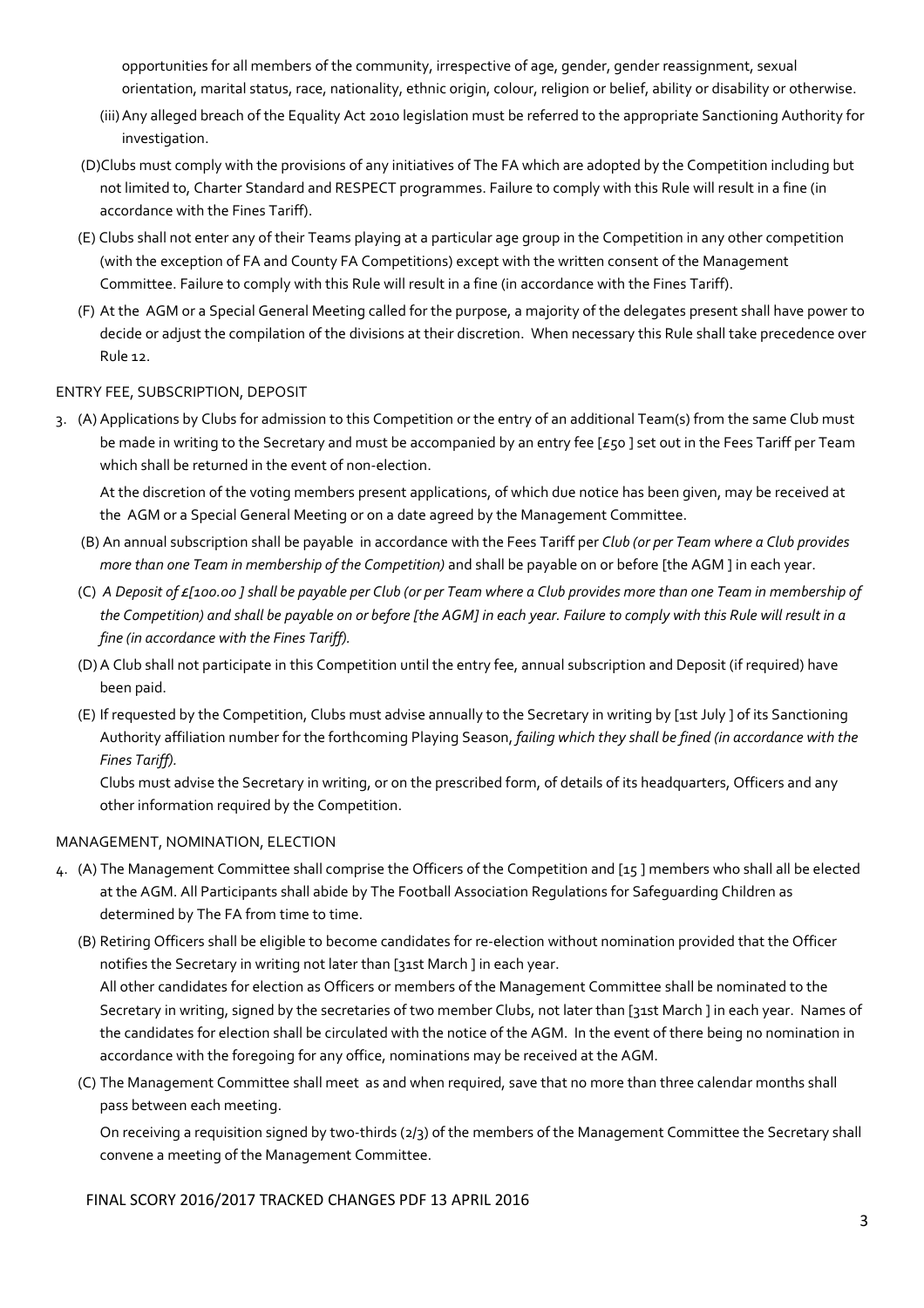- (D) Except where otherwise mentioned all communications shall be addressed to the Secretary who shall conduct the correspondence of the Competition and keep a record of its proceedings.
- (E) All communications received from Clubs must be conducted through their Officers and sent to the Secretary. Failure to comply with this Rule will result in a fine (in accordance with the Fines Tariff).

### POWERS OF MANAGEMENT

- 5. (A) The Management Committee may appoint sub-committees and delegate such of their powers as they deem necessary. The decisions of all sub-committees shall be reported to the Management Committee for ratification. The Management Committee shall have power to deal only with matters within the Competition and not for any matters of misconduct that are under the jurisdiction of The FA or Affiliated Association.
	- (B) Subject to the permission of the Sanctioning Authority having been obtained the Management Committee may order a match or matches to be played each season, the proceeds to be devoted to the funds of the Competition and, if necessary, may call upon each Club (including any Club which may have withdrawn during the season) to contribute equally such sums as may be necessary to meet any deficiency at the end of the season.
	- (C) Each member of the Management Committee shall have the right to attend and vote at all Management Committee meetings and have one vote thereat, but no member shall be allowed to vote on any matters directly appertaining to such member or to the Club so represented or where there may be a conflict of interest. (This shall apply to the procedure of any sub-committee).

In the event of the voting being equal on any matter, the Chairman shall have a second or casting vote.

(D) The Management Committee shall have powers to apply, act upon and enforce the Rules of the Competition and shall also have jurisdiction over all matters affecting the Competition. Any action by the Competition must be taken within 28 days of the Competition being notified.

With the exception of Rules 6(H) and 19, and subject to Rule  $\zeta(1)$ , in relation to any alleged breaches of a Rule the Management Committee shall issue a formal written charge to the Club concerned. The Club charged is required to respond to the charge within 7 days from the date of notification of the charge. In such reply a Club may:-

- (i) Accept the charge and submit in writing a case of mitigation for consideration by the Management Committee on the papers; or
- (ii) Accept the charge and notify that it wishes to put its case of mitigation at a hearing before the Management Committee; or
- (iii) Deny the charge and submit in writing supporting evidence for consideration by the Management Committee on the papers; or

 (iv) Deny the charge and notify that it wishes to put its case of mitigation at a hearing before the Management Committee.

 Where the Club charged fails to respond within 7 days, the Management Committee shall determine the charge in such manner and upon such evidence as it considers appropriate.

 Where required, hearings shall take place as soon as reasonably practicable following receipt of the reply of the Club as more fully set out above.

 Having considered the reply of the Club (whether in writing or at a hearing), the Management Committee shall make its decision and, in the event that the charge is accepted or proven, decide on the appropriate penalty (with reference to the Fines Tariff where applicable).

The maximum fine permitted for any breach of a Rule is £100 and, when setting any fine, the Management Committee must ensure that the penalty is proportional to the offence, taking into account any mitigating circumstances. No Participant under the age of 18 can be fined.

 All breaches of the Laws of the Game, Rules and Regulations of The FA shall be dealt with in accordance with FA Rules by the appropriate Association.

(E) All decisions of the Management Committee shall be binding subject to the right of appeal in accordance with Rule 16.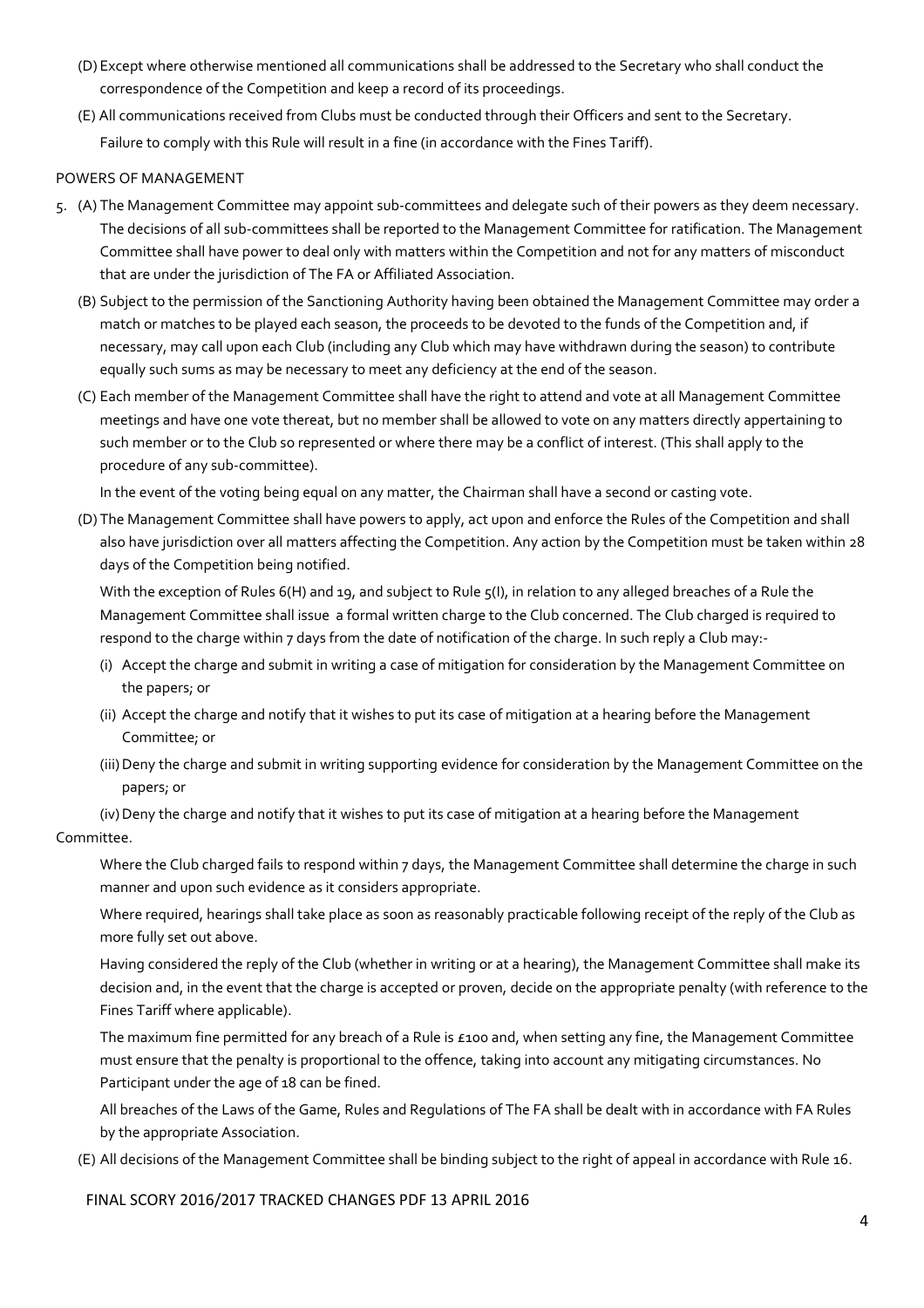Decisions of the Management Committee must be notified in writing to those concerned within 10 days.

- (F) [25%] of its members shall constitute a quorum for the transaction of business of the Management Committee or any sub-committee thereof.
- (G) The Management Committee, as it may deem necessary, shall have power to fill, in an acting capacity, any vacancies that may occur amongst their number.
- (H) A Club must comply with an order or instruction of the Management Committee, and must attend to the business and/or the correspondence of the Competition to the satisfaction of the Management Committee. Failure to comply with this Rule will result in a fine (in accordance with the Fines Tariff).
- (I) Subject to its right of appeal in accordance with Rule 16 below, all fines and charges shall be paid within 14 days of the date of posting of notification of the decision.

 Any Club failing to do so will be fined (in accordance with the Fines Tariff). Further failure to pay the fine including the additional sum within a further 14 days will result in fixtures being withdrawn until such time as the outstanding fines are paid.

- (J) A member of the Management Committee appointed by the Competition to attend a meeting or match may have any expenses incurred refunded by the Competition. *This shall be at a rate authorised by the Treasurer.*
- (K) The Management Committee shall have the power to fill any vacancy that may occur in the membership of the Competition between the AGM or Special General Meeting called to decide the constitution and the commencement of the Competition Playing Season.
- (L) The business of the Competition as determined by the Management Committee may/shall be transacted by electronic mail or facsimile.

## ANNUAL GENERAL MEETING

- 6. (A) The AGM shall be held not later than [1st July ] in each year. At this meeting the following business shall be transacted provided that at least [1/3 ] members are present and entitled to vote:-
	- (i) To receive and confirm the Minutes of the preceding AGM.
	- (ii) To receive and adopt the Annual Report, Balance Sheet and Statement of Accounts.
	- (iii) Election of Clubs to fill vacancies.
	- (iv) Constitution of the Competition for ensuing Playing Season.
	- (v) Election of Officers and Management Committee.
	- (vi) Appointment of Auditors.
	- (vii) Alteration of Rules, if any (See Rule 20).
	- (viii) Fix the date for the commencement of the Playing Season and kick off times applicable to the Competition.
	- (ix) Fix the date for the end of the Playing Season.
	- (x) Other business of which due notice shall have been given and accepted as being relevant to an AGM.
	- (B) A copy of the duly *audited/verified* Balance Sheet, Statement of Accounts and Agenda shall be forwarded to each Club at least 14 days prior to the meeting together with any proposed changes.
	- (C) A signed copy of the duly *audited/verified* Balance Sheet and Statement of Accounts shall be sent to the Sanctioning Authority within 14 days of its adoption by the AGM.
	- (D) Each Club shall be empowered to send two delegates to an AGM. Each Club shall be entitled to one vote only. 14 days' notice shall be given of any Meeting.
	- (E) Clubs who have withdrawn their membership of the Competition during the Playing Season being concluded or who are not continuing membership shall be entitled to attend but shall vote only on matters relating to the Playing Season being concluded. *This provision will not apply to Clubs expelled in accordance with Rule 17.*
	- (F) All voting shall be conducted by a show of voting cards unless a ballot be demanded by at least 50% of the delegates qualified to vote or the Chairman so decides.
	- FINAL SCORY 2016/2017 TRACKED CHANGES PDF 13 APRIL 2016 (G) No individual shall be entitled to vote on behalf of more than one member Club.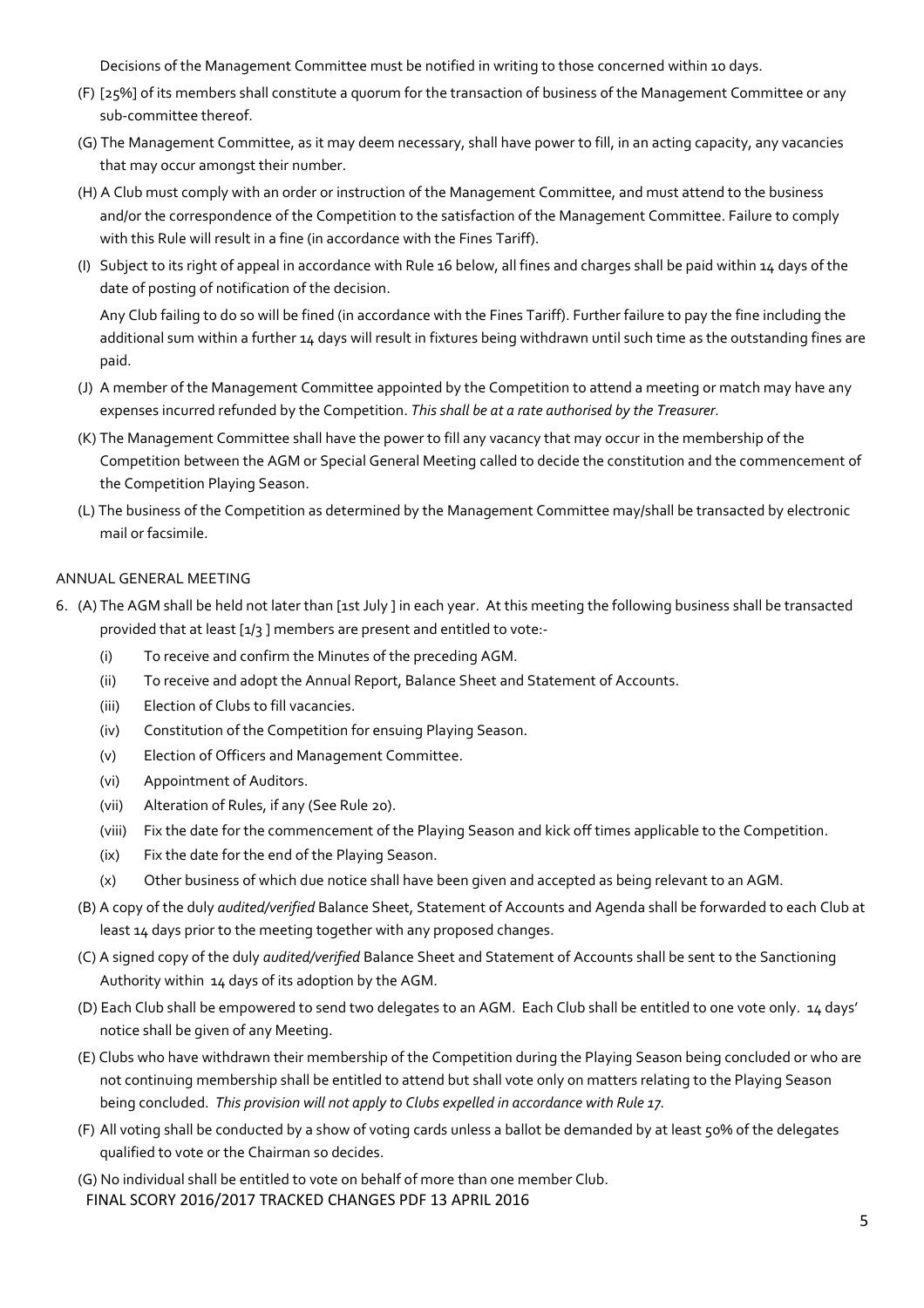- (H) Any continuing Club must be represented at the AGM. Failure to comply with this Rule will result in a fine (in accordance with the Fines Tariff).
- (I) Officers and Management Committee members shall be entitled to attend and vote at an AGM.
- (J) Where a Competition is an incorporated entity, the Officers of the Competition shall ensure that the Articles of Association of the Competition are consistent with the requirements of these Rules.

## AGREEMENT TO BE SIGNED

7. Each Club shall complete and sign the following agreement which shall be deposited with the Competition together with the application for membership for the coming Playing Season, or upon indicating that the Club intends to compete.

 "We, (A), (name) [ ] of (address) [ ] (Chairman)/Director and (B) (name) [ ] of (address) [ ] (Secretary/Director) of [ ] Football Club (Limited) have been provided with a copy of the Rules and Regulations of the [ ] Competition and do hereby agree for and on behalf of the said Club, if elected or accepted into membership, to conform to those Rules and Regulations and to accept, abide by and implement the decisions of the Management Committee of the Competition, subject to the right of appeal in accordance with Rule 16."

The agreement shall be signed by:

- (i) Where a Club is an unincorporated association, the Club Chairman and secretary; or
- (ii) Where a Club is an incorporated entity, two directors of the Club.

 Any alteration of the Chairman and /or secretary of the Club on the above agreement must be notified to the [ ] County Football Association(s) to which the Club is affiliated and to the Secretary.

Failure to comply with this Rule will result in a fine (in accordance with the Fines Tariff).

## QUALIFICATION OF PLAYERS

8. (A)(i) A registered youth playing member of a Club is one who, being in all other respects eligible, has:-

 *Signed a fully and correctly completed Competition registration form in ink, countersigned by his /her parent or guardian and by an Officer of the Club, and who has been registered with the (Registrations) Secretary [2] days prior to playing and whose completed registration counterfoil has been received by the Club prior to playing. The registration document must incorporate any known serious medical conditions of the Player and emergency contact details of the Player's parents or guardians. These details must be available at matches and training events the Player attends within the management of the Club or Competition.* 

(ii) Registration forms may also be submitted to the (Registrations) Secretary by electronic mail or facsimile machine prior to the Player playing. The original document must be forwarded by post within three days of the match to the appropriate Officer.

*The registration document must incorporate a current passport-size photograph of the Player seeking registration together with proof of the Player's date of birth.* 

*If a Player's age is required for registration purposes a Competition must accept an original birth certificate or a photocopy. In cases where the birth certificate is not available a Competition is required to accept a photocopy of the Player's passport or other official document issued by a Government Agency attesting to the Player's date of birth.* 

Failure to comply with this Rule will result in a fine (in accordance with the Fines Tariff).

(*iii) All clubs must take to all matches their registration cards as per rule 8(A) (ii). These cards are to be checked prior to kick off by the opposing Team Manager. Any player not in possession of their match card must sign the team sheet held by their opponent and give their date of birth which should be entered on the sheet. This will then be sent to the League to check the signature and that the date of birth matches the records held by the League. Should a player without their registration card play in a match, the terms of rule 8M shall apply. Clubs failing to bring Match cards to games may be fined £50. Registration checks may take place at any time on instruction of the Chief Executive or Registration Secretary and can be carried out by a League Officer or Committee Member under instruction.* 

*(iv) All club officials wishing to remain in the technical area must have an identity badge which will be provided by the League Registration Secretary. Two Passport style photographs to be provided by clubs. All identity badges must be worn so that they are*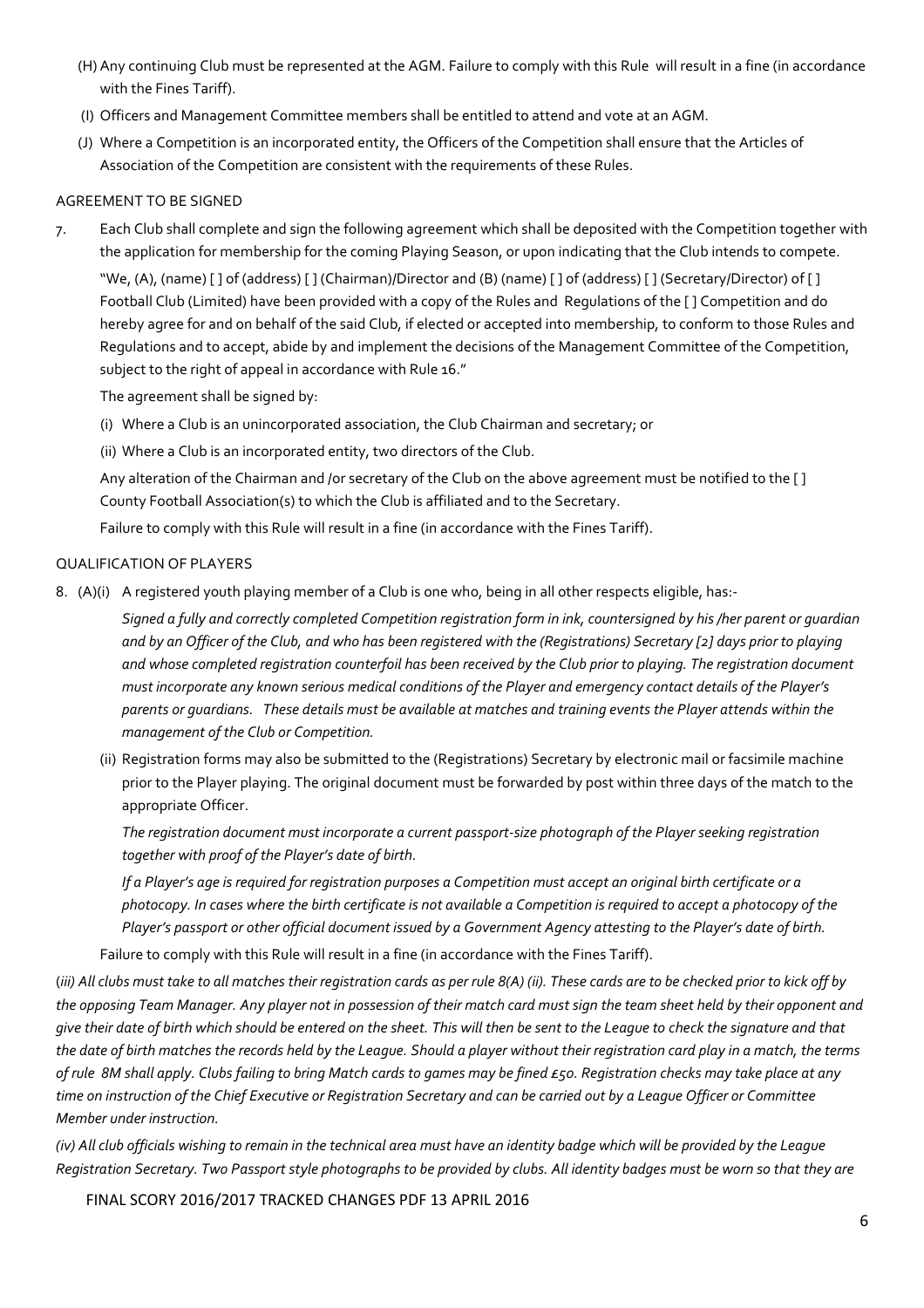*clearly visible to the match official. Failure to do so will incur a £20 fine and persistent offenders may have their badge removed by the Management Committee.* 

*(v) The technical area should have a maximum of 3 registered adults and 5 substitutes which should be identical to the match card provided to your opponents. Match officials should ensure that no more than the prescribed number are in the technical area during the game. The match official should put on the match card if these numbers are exceeded and report the matter to the League. (vi) At least one official must be a registered first aider, who when treating players carry a complete first aid bag. Failure to do this will incur a fine of £10.00.* 

- (B)(i) Contract Players are not permitted in this Competition with the exception of those Players who are registered under contract with the same Club who have a Team operating at Steps 1 to 6 of the National League System. It is the responsibility of each Club to ensure that any Player signing a registration form for that Club has, where necessary, the required International Transfer Certificate. Clearance is required for any Player aged 10 and over crossing borders including Wales, Scotland and Ireland.
	- (ii) A Player registered with a Premier League or Football League Academy under the Elite Player Performance Plan contained within Youth Development Rules will not be permitted to play in this Competition. Details of the Youth Development Rules are published on The FA website. A Player registered with a FA Girls' Regional Talent Club may play in this Competition subject to the FA Programme for Excellence (Female) Regulations.

| <b>FORMAT</b>  | <b>MINIMUM NUMBER</b> |
|----------------|-----------------------|
| 5 <sub>5</sub> |                       |
| 7V7            |                       |
| gvg            | q                     |
| <b>11V11</b>   | 11                    |

(iii) Each Team must have the following number of Players registered [14 ] days before the start of each Playing Season:

Failure to comply with this Rule will result in a fine (in accordance with the Fines Tariff).

 (C)A child who has not attained the age of 6 shall not play, and shall not be permitted or encouraged to play, in a match of any kind.

 The relevant age for each Player is determined by his or her age as at midnight on 31 August of the relevant Playing Season i.e. children who are aged 6 as at midnight on 31 August in a Playing Season (together with those who attain the age of 6 during the Playing Season) will be classed as Under 7 Players for that Playing Season. Children who are aged 7 as at midnight on 31 August in a Playing Season will be classed as Under 8 Players for that Playing Season, and so on.

 Notwithstanding the above, a child is permitted to play up in the age group above his or her chronological age group, irrespective of any changes of format or competition structure, save that a child who attains the age of 6 after 31 August is permitted to play only in the Under 7 age group, and may not play in the Under 8 age group, for that Playing Season. The age groups that children are eligible to play in are set out in the table below, along with the permitted football formats for each of those age groups. Children shall not play, and shall not be permitted or encouraged to play, in a match between sides of more than the stated number of players, according to their age group:

| Age on 31     |               | <b>Maximum</b>   |              | <b>Minimum Pitch</b> |              | <b>Maximum Pitch</b> | Recommended               | <b>Ball</b> |
|---------------|---------------|------------------|--------------|----------------------|--------------|----------------------|---------------------------|-------------|
| August of     | Eligible Age  | <b>Permitted</b> | <b>Sizes</b> |                      | <b>Sizes</b> |                      | <b>Goal Sizes in feet</b> | <b>Size</b> |
| the relevant  |               | Format           | Yards        | <b>Metres</b>        | Yards        | <b>Metres</b>        |                           |             |
| Playing       | <b>Groups</b> |                  |              |                      |              |                      |                           |             |
| <b>Season</b> |               |                  |              |                      |              |                      |                           |             |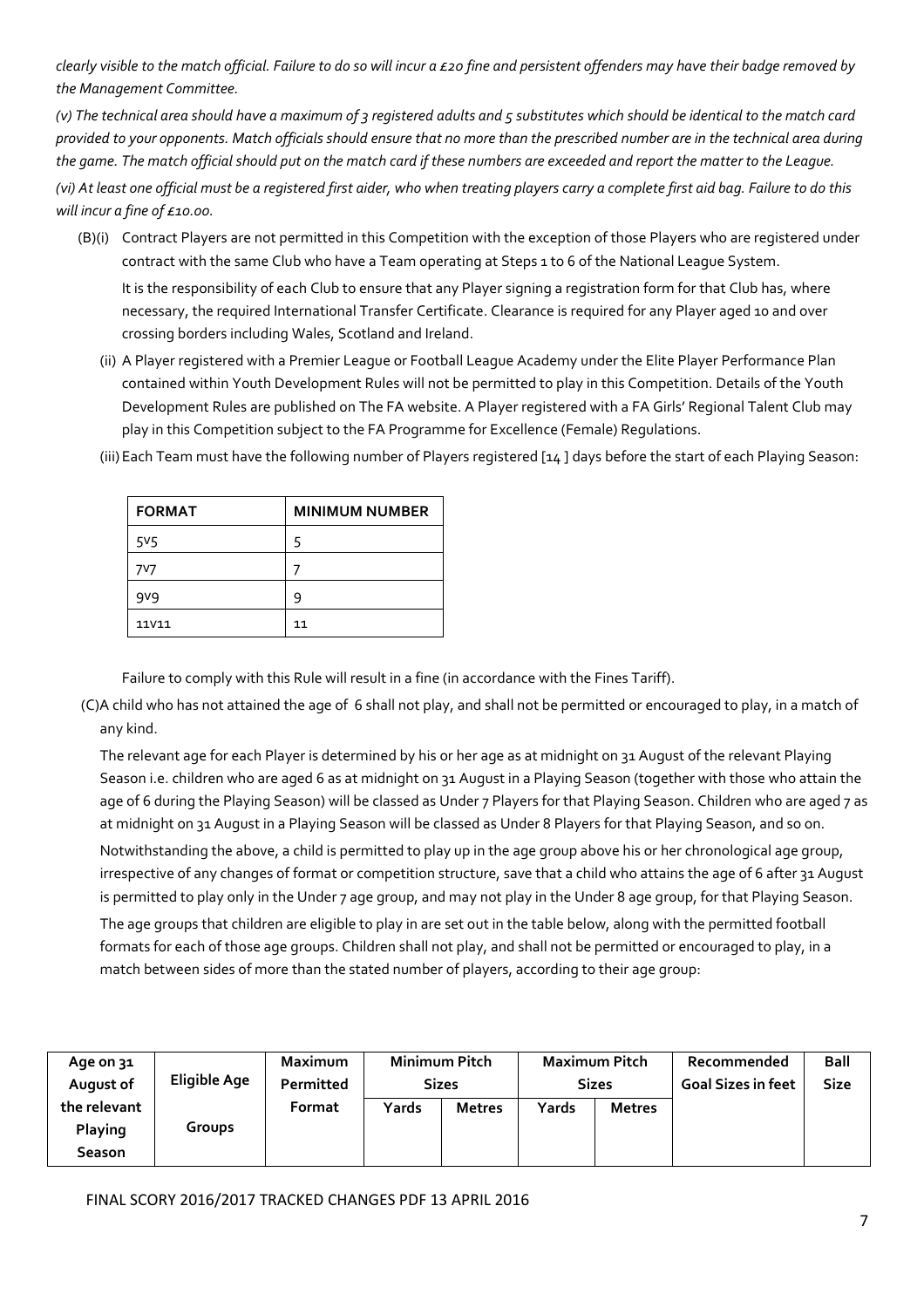|                  |          | 5 <sub>5</sub>   | 30X20  | 27.45x         | 40X30   | 36.3x             | 12x6 | $\overline{3}$ |
|------------------|----------|------------------|--------|----------------|---------|-------------------|------|----------------|
|                  | Under 7  |                  |        | 18.3           |         |                   |      |                |
| $\boldsymbol{6}$ |          |                  |        |                |         | 27.45<br>36.3x    | 12x6 |                |
|                  | Under 8  |                  | 30X20  | 27.45x<br>18.3 | 40X30   |                   |      | $\overline{3}$ |
|                  |          |                  |        |                |         | 27.45             |      |                |
|                  |          | 5 <sub>5</sub>   | 30X20  | 27.45x         | 40X30   | 36.3x             | 12x6 | $\overline{3}$ |
|                  | Under 8  |                  |        | 18.3           |         | 27.45             |      |                |
|                  |          | <b>7V7</b>       | 50X30  | 45.75 X        | 60x40   | 54.9 X            | 12x6 | $\mathsf{3}$   |
| $\overline{7}$   | Under 9  |                  |        | 27.45          |         | 36.6              |      |                |
|                  |          | <b>7V7</b>       | 50X30  | 45.75 X        | 60x40   | 54.9 X            | 12x6 | $\mathbf{3}$   |
|                  | Under 9  |                  |        | 27.45          |         | 36.6              |      |                |
|                  |          |                  | 50X30  | 45.75x         | 60x40   | 54.9 X            | 12x6 | 4              |
| $\,8\,$          | Under 10 |                  |        | 27.45          |         | 36.6              |      |                |
|                  |          | 7 <sup>V</sup> 7 | 50X30  | 45.75x         | 60x40   | 54.9 X            | 12x6 | 4              |
|                  | Under 10 |                  |        | 27.45          |         | 36.6              |      |                |
|                  |          | 9 <sup>v9</sup>  | 70X40  | 64 x 36.6      | 8ox50   | 73.15 X           | 16x7 | 4              |
| $\mathsf 9$      | Under 11 |                  |        |                |         | 45.75             |      |                |
|                  |          | 9 <sub>0</sub>   | 70X40  | 64 x 36.6      | 80x50   | 73.15 X           | 16x7 | 4              |
|                  | Under 11 |                  |        |                |         | 45.75             |      |                |
|                  |          |                  | 70X40  | 64 x 36.6      | 80x50   | 73.15 X           | 16x7 | 4              |
| 10               | Under 12 |                  |        |                |         | 45.75             |      |                |
|                  |          | 9 <sup>v9</sup>  | 70X40  | 64 x 36.6      | 80x50   | 73.15 X           | 16x7 | 4              |
|                  | Under 12 |                  |        |                |         | 45.75             |      |                |
|                  |          | <b>11V11</b>     | 90X50  | 82.3X45.       | 100х60  | 91.44 X           | 21X7 | 4              |
| 11               | Under 13 |                  |        | 75             |         | 54.9              |      |                |
|                  |          | <b>11V11</b>     | 90×50  | 82.3x          | 100x60  | 91.44 X           | 21X7 | $\overline{4}$ |
|                  | Under 13 |                  |        | 45.75          |         | 54.9              |      |                |
|                  |          |                  | 90X50  | 82.3x          | 100X60  | 91.44 X           | 21X7 | 4              |
| 12               | Under 14 |                  |        | 45.75          |         | 54.9              |      |                |
|                  |          | <b>11V11</b>     | 90×50  | 82.3x          | 100х60  | 91.44 X           | 21X7 | 4              |
|                  | Under 14 |                  |        | 45.75          |         | 54.9              |      |                |
|                  |          |                  | 90×50  | $82.3 \times$  | 110X70  | 100.58 x          | 24x8 | 5              |
| 13               | Under 15 |                  |        | 45.75          |         | 64                |      |                |
|                  |          |                  | 90×50  | 82.3x          | 110X70  | 100.58 x          | 24x8 | 5              |
|                  | Under 15 |                  |        | 45.75          |         | 64                |      |                |
|                  |          |                  | 90×50  | 82.3x          | 110X70  | 100.58 x          | 24x8 | 5              |
| 14               | Under 16 |                  |        | 45.75          |         | 64                |      |                |
|                  |          | <b>11V11</b>     | 90×50  | 82.3x          | 110X70  | 100.58 x          | 24x8 | 5              |
|                  | Under 16 |                  |        | 45.75          |         | 64                |      |                |
|                  |          |                  | 100X50 | 91.44 X        | 130X100 | 118.87 x          | 24x8 | 5              |
|                  | Under 17 |                  |        | 45.75          |         | 91.44             |      |                |
|                  |          |                  | 100X50 | 91.44 X        | 130X100 | 118.87 x          | 24x8 | 5              |
| 15               | Under 18 |                  |        | 45.75          |         | 91.44             |      |                |
|                  |          |                  | 100X50 |                | 130X100 | 118.87 x          | 24x8 |                |
|                  | Under 17 |                  |        | 91.44 X        |         |                   |      | 5              |
|                  |          |                  |        | 45.75          |         | 91.44<br>118.87 x | 24x8 |                |
|                  | Under 18 |                  | 100X50 | 91.44 X        | 130X100 |                   |      | 5              |
|                  |          |                  |        | 45.75          |         | 91.44             |      |                |
|                  |          |                  | 100X50 | 91.44 X        | 130X100 | 118.87 x          | 24x8 | 5              |
| $16\,$           | Open Age |                  |        | 45.75          |         | 91.44             |      |                |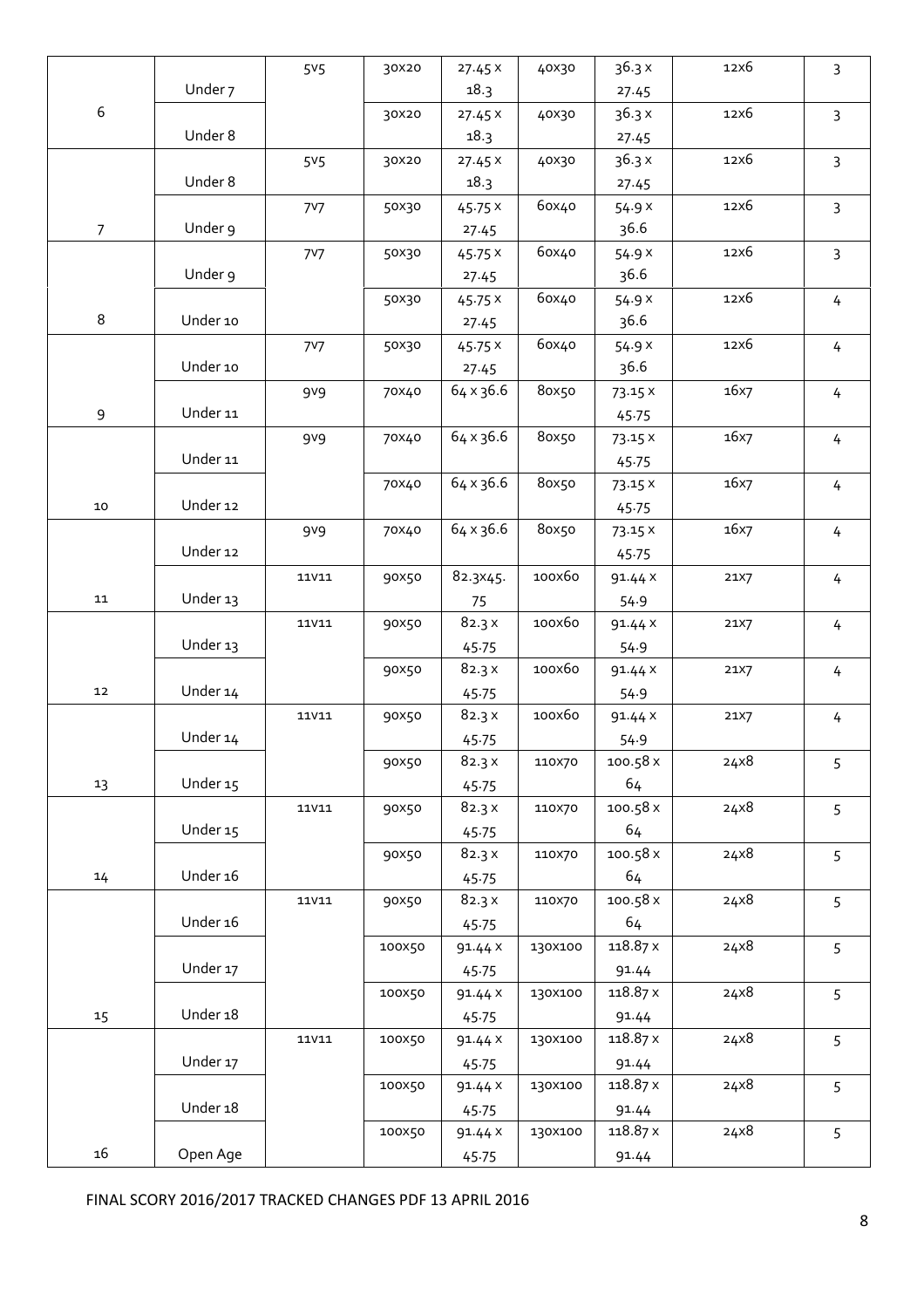- (D) A fee as set out in the Fees Tariff shall be paid by each Club/Team for each Player registered, if applicable.
- *(i) Each team will be allowed to register up to a maximum of 25 players per season at Under 13 Under 18 age groups inclusive. Under 18 age group may be permitted with permission of the Registration Secretary to sign more than 25 players.*
- *(ii) Each team must have 11 players registered with the League for the start of the season and 2 Managers/Coaches/adults. Failure to comply will be dealt with by the League Management Committee and teams may not be permitted to commence their fixtures.*
- (E) The Management Committee shall decide all registration disputes.

In the event of a Player signing a registration form or having a registration submitted for more than one Club priority of registration shall decide for which Club the Player shall be registered. The Secretary shall notify the Club last applying to register the Player of the fact of the previous registration.

- (F) It shall be deemed a breach of these Rules for a Player to:-
	- (i) Play for more than one Club in the Competition in the same Playing Season without first being transferred.
	- (ii) Having signed for one Club in the Competition, sign for another Club in the Competition in that Playing Season, except for the purpose of a transfer.
	- (iii) Submit a signed registration form for registration that the Player had wilfully neglected to accurately or fully complete.

Failure to comply with this Rule will result in a fine (in accordance with the Fines Tariff).

- (G)(i) The Management Committee shall have the power to accept the registration of any Player subject to the provisions of clauses (ii) and (iii) below.
	- (ii) The Management Committee shall have power to refuse, cancel or suspend the registration of any Player, the exercise of such power being without prejudice to the Management Committee's ability to fine a Club at its discretion (in accordance with the Fines Tariff) that has been charged and found guilty of registration irregularities (subject to Rule 16).
	- (iii) The Management Committee shall also have the power to refuse or cancel the registration of any Player charged and found guilty of undesirable conduct, such refusal or cancellation being subject to the right of appeal to the Sanctioning Authority. Where the Management Committee does not have enough information to enable it to make a decision pursuant to the above power, it may apply, in its absolute discretion, to the Sanctioning Authority or The FA for further information.

Undesirable conduct shall mean an incident of repeated proven misconduct, which may deter a Participant from being involved in this Competition.

 (iv) For a Player who has previously had a registration removed in accordance with clause (iii) but has a registration accepted at the expiry of exclusion will be considered to be under a probationary period of 12 months. Whilst under a probationary period, should the Player commit a further act of proven misconduct under the jurisdiction of the Competition, (excluding standard dismissals), the Competition would be empowered to consider a further charge of bringing the Competition into disrepute.

 (Note: Action under Clause (iii) shall only be taken against a Player in cases of the Player bringing the Competition into disrepute and will in any event be subject to an appeal to the Sanctioning Authority or The FA. All decisions must include the period of restriction. For the purpose of this Rule, bringing the Competition into disrepute can only be considered where the Player has received in excess of 112 days' suspension, or 10 matches in match based discipline, in any competition (and is not restricted to the Competition) in a period of two years or less from the date of the first offence.)

FINAL SCORY 2016/2017 TRACKED CHANGES PDF 13 APRIL 2016 (H) Subject to compliance with FA Rule C 2(a) when a Club wishes to register a Player who is already registered with another Club it shall submit a transfer form to the Competition accompanied by a fee as set out in the Fees Tariff. Such transfer shall be referred by the Competition to the Club for which the Player is registered. Should this Club object to the transfer it should state its objections in writing to the Competition and to the Player concerned within 7 days of receipt of the notification. Upon receipt of the Club's consent, or upon its failure to give written objection within 7 days, the Secretary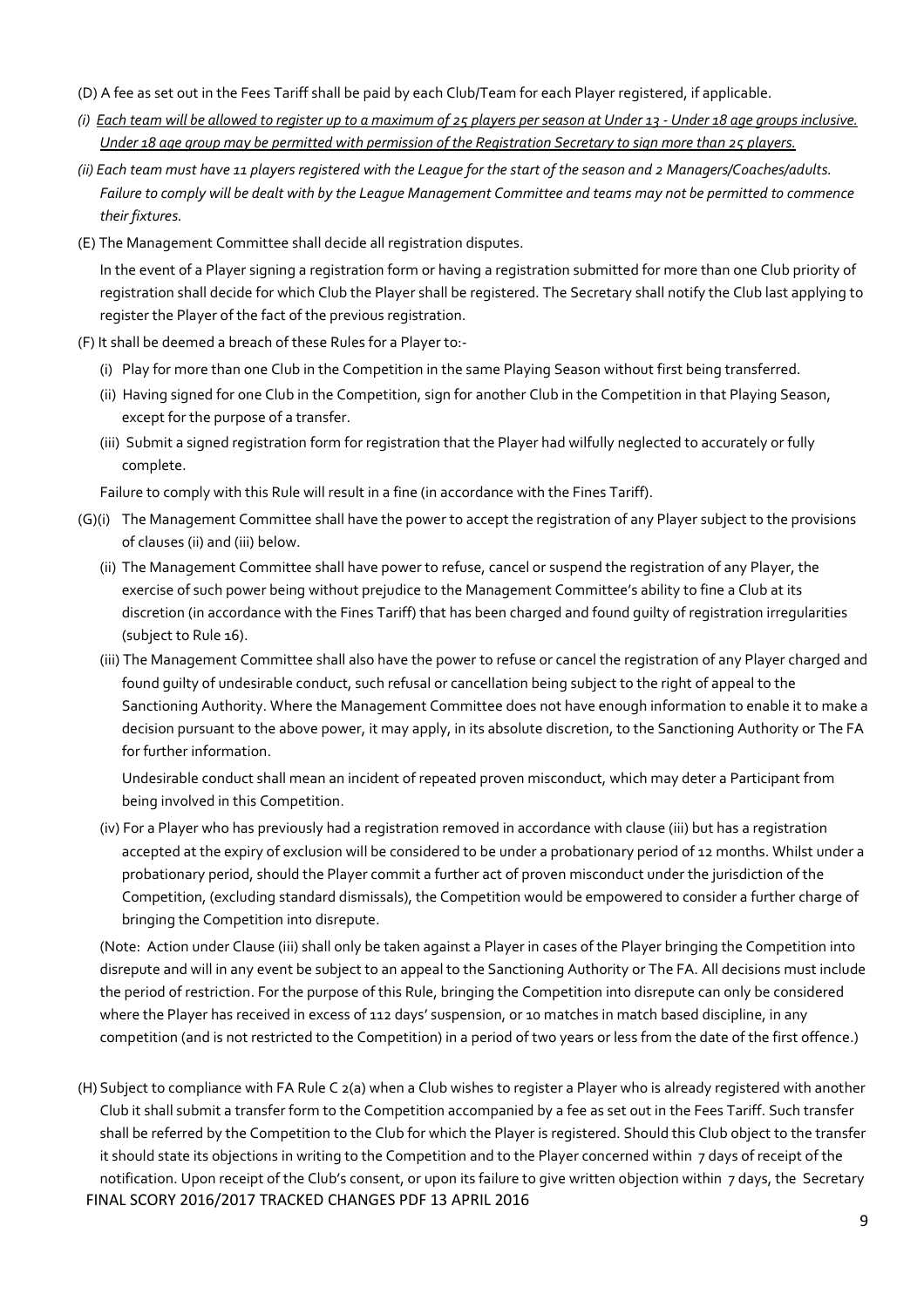may, on behalf of the Management Committee, transfer the Player who shall be deemed eligible to play for the new Club from such date or [1 ] day after receipt of such transfer.

In the event of an objection to a transfer the matter shall be referred to the Management Committee for a decision.

- (I) A Player may not be registered for a Club nor transferred to another Club in the Competition after [31st March] except by special permission of the Management Committee.
- (*i) Players of any club completing its fixtures before the 31st March will not be allowed to transfer or register with another club within this competition except by special permission of the management committee.*
- (J) A Club shall keep a list of the Players it registers and a record of the games in which they have played, and shall produce such records upon demand by the Management Committee.

In the event a Club has more than one Team in an age group, each Team must be clearly identifiable **but not designated 'A' or 'B' or 1st or 2nd**. In such cases, Players will be registered for one Team only. A Player so registered will be allowed to play for his Club in a younger or older age group within the provisions of Rule 8(C).

(K) A register containing the names of all Players registered for each Club, with the date of registration, shall be kept by the (*Registrations*) Secretary and shall be open to the inspection of any duly appointed member Club representative at all Management Committee meetings or at other times mutually arranged. Registrations are valid for one Playing Season only.

 In the event of a Non Contract Player changing his status to that of a Contract Player with the same Club, another Club in the Competition or with a Club in another Competition his registration as a Non Contract Player will automatically be cancelled and declared void unless the Club conforms to the exception detailed in Rule 8(B)(i).

- (L) A Player shall not be eligible to play for a Team in any special championship, promotion or relegation deciding match (as specified in Rule 12(A)) unless the Player has played [3 ] league games for that Team in this Competition in the current Playing Season.
- (M) (i) Subject to Rule 8(M)(ii), any Club found to have played an ineligible Player in a match or matches where points are awarded shall have the points gained from that match deducted from its record, up to a maximum of 12 points, and have levied upon it a fine (in accordance with the Fines Tariff).
	- (ii) The Management Committee may vary the sanction as relates to the deduction of points set out at Rule 8(M)(i) only in circumstances where the ineligibility is due to the failure to obtain an International Transfer Certificate or where the ineligibility is related to the Player's status.
	- (iii) Where a Club is found to have played an ineligible player in accordance with Rule 8(M)(i) above, the Management Committee may also, at its discretion:
		- (a) Award the points available in the Competition Match in question to the opponents, subject to the Competition Match not being ordered to be replayed;
		- (b) Levy penalty points against the Club in default; or
		- (c) Order that such match or matches be replayed (on such terms as are decided by the Management Committee).

(The following Clause applies to Competitions involving Players in full-time secondary education):-

- (N)(i) Priority must be given at all times to school and school organisations activities. Failure to comply with this Rule will result in a fine (in accordance with the Fines Tariff).
	- (ii) The availability of children must be cleared with the head teachers (except for Sunday Competitions).
	- (iii) A child under the age of 15 as at midnight on 31 August in a Playing Season, shall not be permitted to play in a Competition Match during that Playing Season where any other Player is older or younger than that child by two years or more.

## CLUB COLOURS. CLUB NAME

9. (A) Every Club must register the colour of its shirts and shorts with the Secretary by [1st July] who shall decide as to their suitability.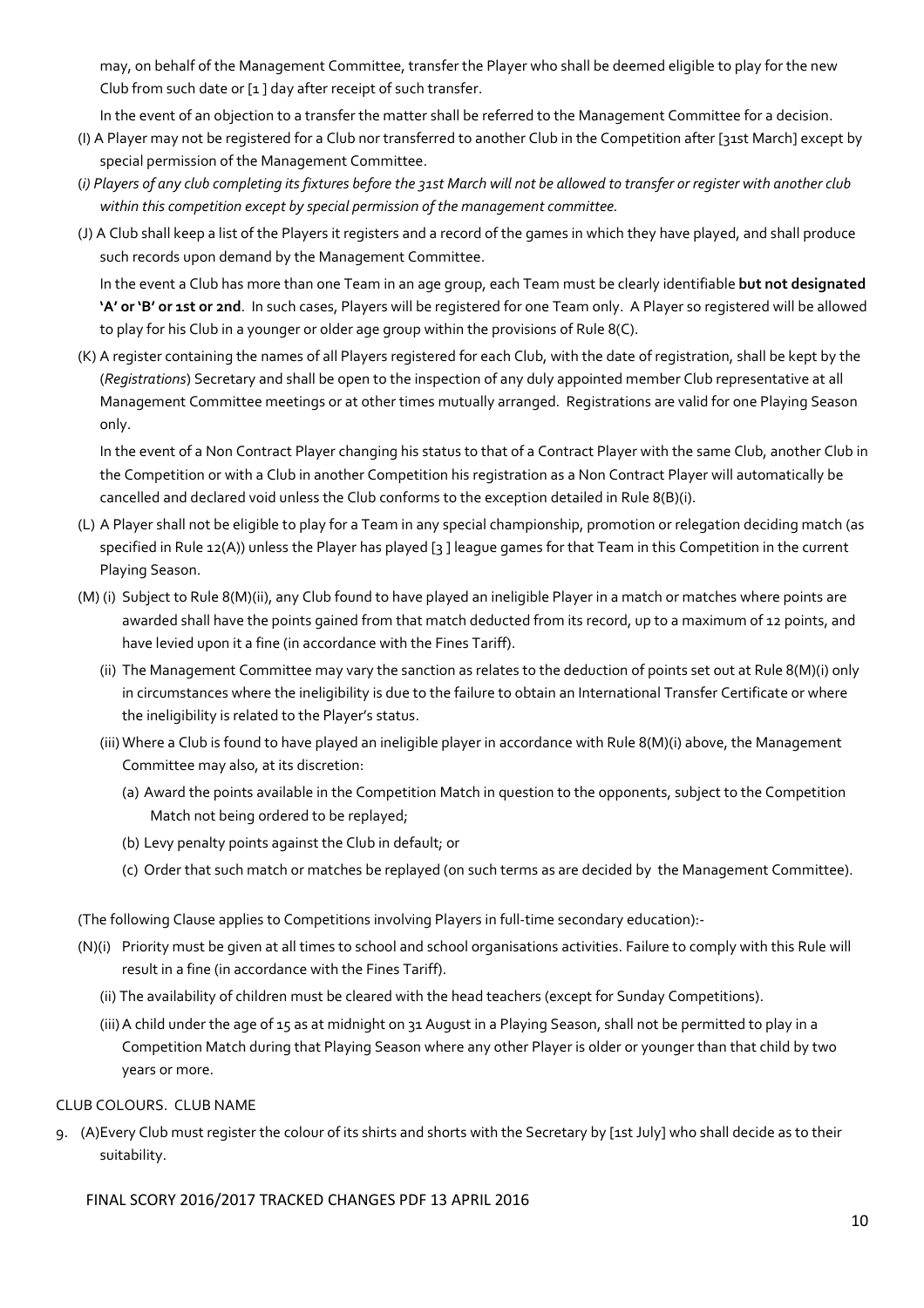Goalkeepers must wear colours which distinguish them from other Players and the Match Officials.

No Player, including the goalkeeper, shall be permitted to wear black or very dark shirts.

Any Team not being able to play in its normal colours as registered with the Competition shall notify its opponents the colours in which they will play (including the colours of the goalkeeper jersey) at least [7 ] days before the match.

If, in the opinion of the referee, two Teams have the same or similar colours, the *away* Team shall make the change. Should a Team delay the scheduled time of kick-off for a Competition Match by not having a change of colours they shall be fined (in accordance with the Fines Tariff). *Shirts must be numbered.*

(B) Any Club wishing to change its name must obtain permission from the Sanctioning Authority and from the Management Committee. Any Club wishing to change its colours during the Playing Season must obtain permission from the Management Committee. Failure to comply with this Rule will result in a fine (in accordance with the Fines Tariff).

# PLAYING SEASON. CONDITIONS OF PLAY

## TIMES OF KICK-OFF. POSTPONEMENTS. SUBSTITUTES

10. (A) All Competition Matches shall be played in accordance with the Laws of the Game as determined by the International Football Association Board or, for Mini-Soccer, and 9v9 football, the Rules as set down by The FA.

Clubs must take all reasonable precautions to keep their Grounds in a playable condition. All Competition Matches shall be played on pitches deemed suitable by the Management Committee. If through any fault of the home Team a match has to be replayed, the Management Committee shall have power to order the venue to be changed.

The Management Committee shall have power to decide whether a pitch and/or facilities are suitable for matches in the Competition and to order the Club concerned to play its fixtures on another ground.

Football Turf Pitches are allowed in this Competition. All Football Turf Pitches used must be on The FA's Register of Football Turf Pitches and must be tested (by an accredited test institute) every 3 years and the results passed to The FA. The FA will give a decision on the suitability for use and add the pitch to the Register.

The home Club is also responsible for advising Participants of footwear requirements when confirming match arrangements in accordance with Rule 10(C).

All matches shall have a duration as set out below unless a shorter time is mutually arranged by the two Clubs in consultation with the referee prior to the commencement of the match, and in any event shall be of equal halves.

Matches should be played in accordance with the Laws appropriate to the relevant age group, as laid down by The FA, as detailed below.

| Age Group               | <b>Minimum</b><br>duration of play<br>per half (minutes) | <b>Maximum</b><br>duration of play<br>per half (minutes) | <b>Maximum</b><br>playing time in<br>one day in all<br>organised<br>development<br>fixtures<br>(minutes) | <b>Maximum</b><br>playing time in<br>one day in all<br>tournaments and<br>trophy events /<br>festivals<br>(minutes) | <b>Competition structure</b>                                                                                 |
|-------------------------|----------------------------------------------------------|----------------------------------------------------------|----------------------------------------------------------------------------------------------------------|---------------------------------------------------------------------------------------------------------------------|--------------------------------------------------------------------------------------------------------------|
| Under 7 and<br>Under 8  | 10                                                       | 20                                                       | 40                                                                                                       | 60                                                                                                                  | Development focussed<br>with a maximum of 3<br>trophy events per<br>season over 2 week<br>periods (6 weeks)  |
| Under 9 and<br>Under 10 | 20                                                       | 25                                                       | 60                                                                                                       | 90                                                                                                                  | Development focussed<br>with a maximum of 3<br>trophy events per<br>season over 4 week<br>periods (12 weeks) |
| Under 11                | 20                                                       | 30                                                       | 80                                                                                                       | 120                                                                                                                 | Development focussed<br>with a maximum of 3                                                                  |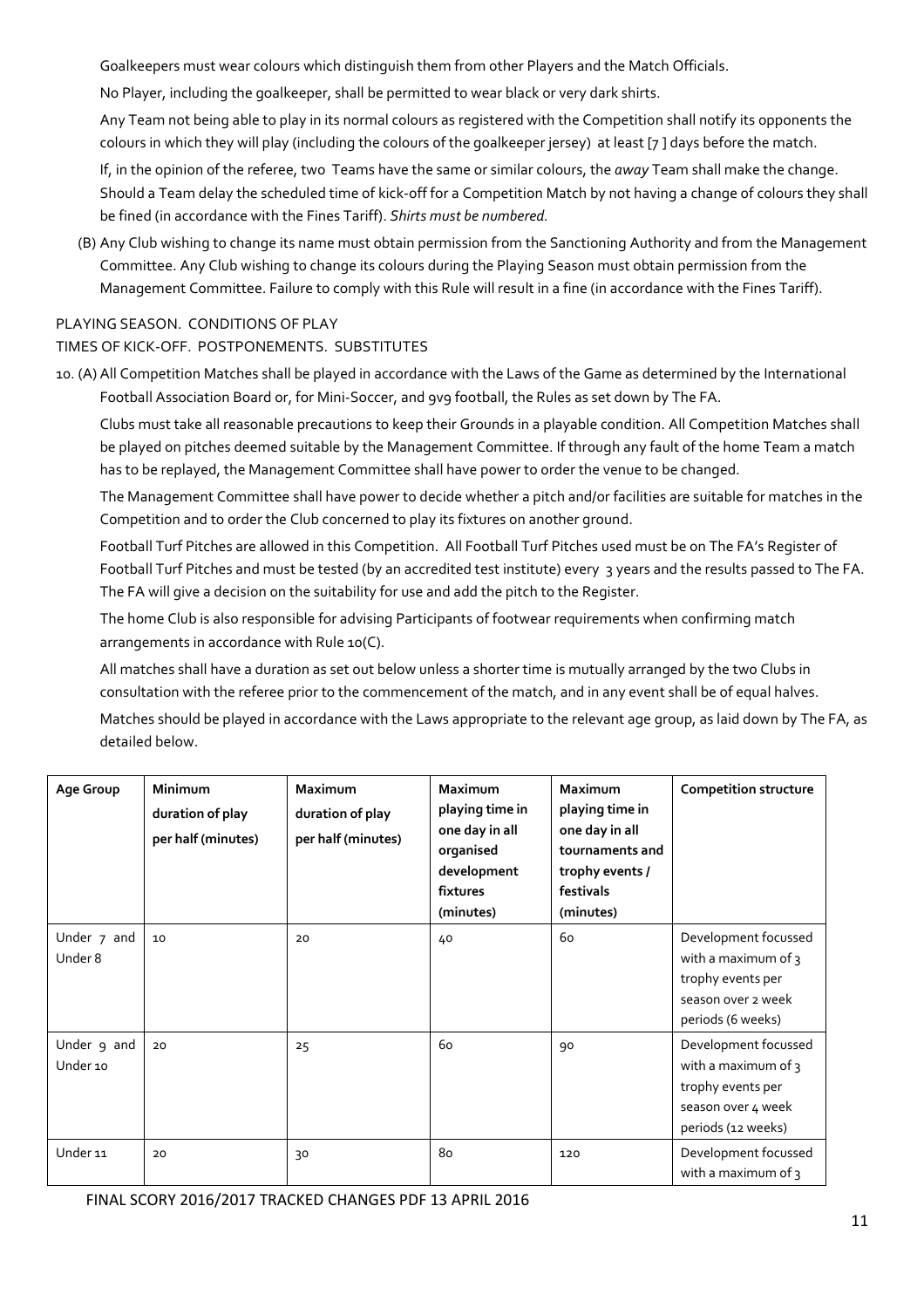|                                     |    |    |                    |     | trophy events per<br>season over 6 week<br>periods (18 weeks) |
|-------------------------------------|----|----|--------------------|-----|---------------------------------------------------------------|
| Under 12                            | 20 | 30 | 80 (if applicable) | 120 | Any varieties including<br>one season long league<br>table    |
| Under 13 and<br>Under 14            | 25 | 35 | 100                | 150 | Any varieties including<br>one season long league<br>table    |
| Under 15 and<br>Under 16            | 25 | 40 | 100                | 150 | Any varieties including<br>one season long league<br>table    |
| Under 17 and<br>Under <sub>18</sub> | 25 | 45 | 120                | 180 | Any varieties including<br>one season long league<br>table    |

For round robin/trophy events, the maximum duration of play per half cannot be exceeded, but the minimum duration of play per half may be adjusted.

For trophy events, the Competition may award mementos.

The times of kick-off shall be fixed at the AGM and can only be altered by the mutual consent of the two competing Clubs prior to the scheduled date of the match with written notification given to the Secretary at least [ ] days prior.

Referees must order matches to commence at the appointed time and must report all late starts to the Secretary.

The home Team must provide goal nets, corner flags and at least two footballs fit for play and the referee shall make a report to the Secretary if the footballs are unsuitable. Failure to comply with this Rule will result in a fine (in accordance with the Fines Tariff).

(*i) The length of the playing season will be notified at the AGM for the following season. A seven day over run may be permitted with the permission of the management committee.* 

*(ii) Clubs are required to be available each Sunday of the playing season.* 

*(iii) Clubs are also required to be available to play up to 9pm of the preceding Wednesday for any emergency fixtures.* 

 (B) Except by permission of the Management Committee all Competition Matches must be played on the dates originally fixed but priority shall be given to The FA and parent County Association Cup Competitions. All other matches must be considered secondary. Clubs may mutually agree to bring forward a match with the consent of the (*Fixtures*) Secretary. Failure to comply with this Rule will result in a fine (in accordance with the Fines Tariff).

In the case of a revised fixture date, the Clubs must be given by the Competition 5 clear days' notice of the match (unless otherwise mutually agreed).

- (*i) The League Management Committee will advise all members of any dates when fixtures will not be played e.g. Christmas, Easter.*
- *(ii) Clubs may request a postponement of league or league cup fixtures should a goalkeeper or two players or more selected to be part of the 16 player squad of a County Representative team. The League must receive a letter from the appropriate County Football Association detailing the players selected no later than 7 days before the date of the fixture to consider a request for postponement. Any request received for a postponement received less than 7 days before the fixture is due to be played may be refused.*
- *(iii) Clubs may also request a postponement if a goalkeeper or three or more players are on school activities providing the names of the players and a letter from the school signed by the class or head teacher is submitted 14 days before any scheduled game.*
- *(iv) The Kick off times shall be 10:30am or 11am for ALL under 18 fixtures whether on grass on 3G. Under 13, Under14, Under 15 and Under 16 fixtures shall kick off at 10:30am, 11:00am, 2,00pm or 2:30pm for grass pitches. For 3G OR 4G approved pitches as*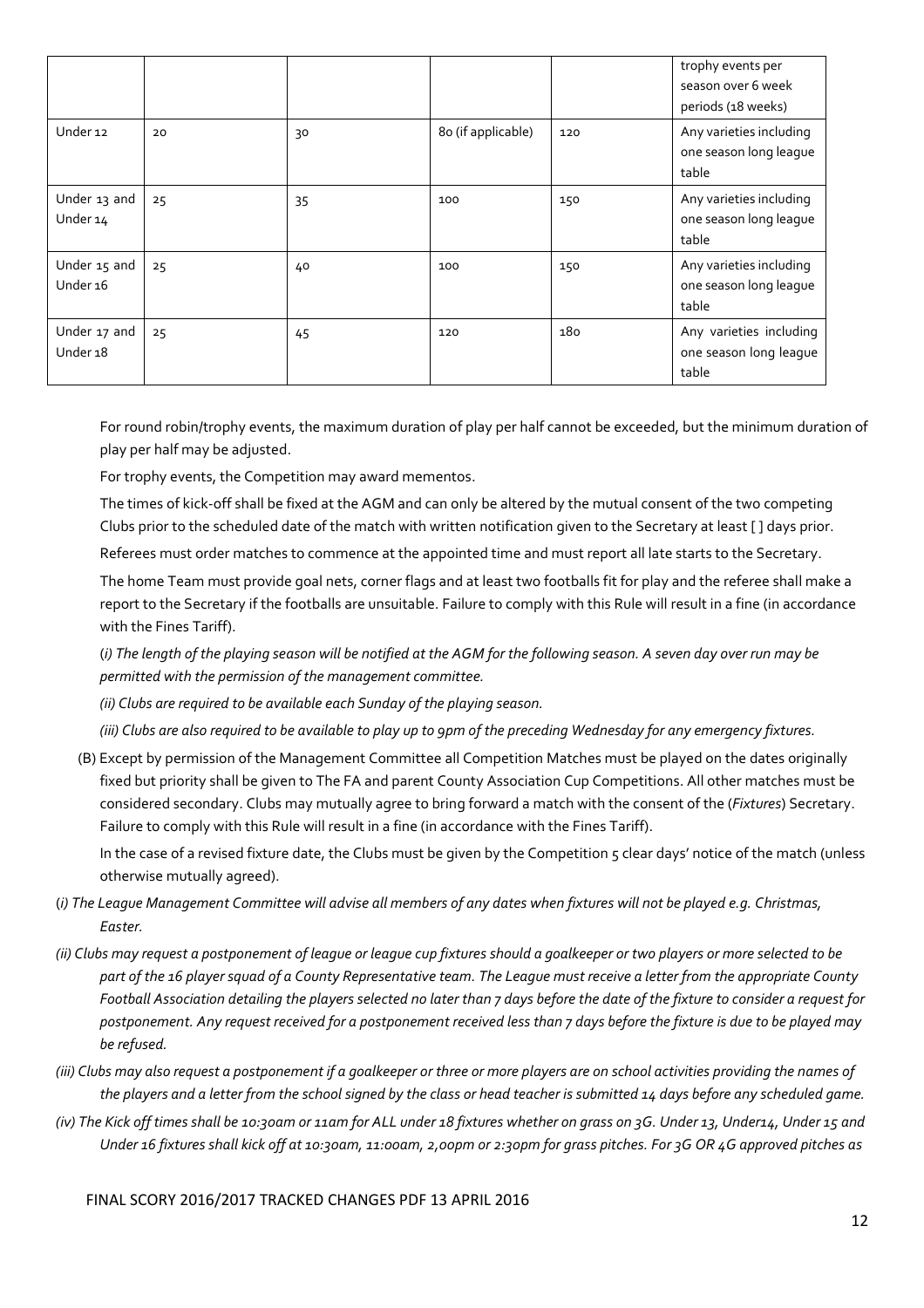*per the FA guidelines, Under 13, Under 14, Under 15 and Under 16 age groups may also kick off at 12:30pm or 3:00pm in addition to those times applicable to grass pitches.* 

- *(v) In the case of a revised fixture date, the clubs must be given by the competition 5 clear days notice of the match (unless otherwise mutually agreed).*
- (C) An Officer of the home Club must give notice of full particulars of the location of, and access to, the group and time of kickoff to the Match Officials and the secretary of the opposing Club at least [7 ] clear days prior to the playing of the match. If not so provided, the away Club shall seek such details and report the circumstances to the Competition. Failure to comply with this Rule will result in a fine (in accordance with the Fines Tariff).
- (*i) No clubs may change grounds without permission of the Management Committee. A fine of £25.00 shall be implemented if permission is not given.*
- *(ii) The Management Committee shall have the power to decide whether a pitch and / or facilities are suitable for matches in the competition and may order the club to play its fixtures on another ground.*
- *(iii) All matches that are not played on a senior ground must have one side of the field completely roped off at least two metres from the field of play. This is where all spectators must stand. The other side of the field of play must have a technical area for each team at least two metres from the field of play and ten metres either side of the centre line where only five substitutes and three officials from each team must remain during the game. Where matches are played on 3G pitches respect barriers will be required to be placed down one side of the pitch, if it is not possible to rope off. Cones will NOT be permitted. Failure to comply with the above shall incur a £25.00 fine.*
- *(iv) All fixtures must be started with the League sponsored match ball. Referees to report to the League if this is not carried out. A £10 fine shall be issued if the League sponsored match ball is not used.*

| <b>FORMAT</b>    | <b>MINIMUM NUMBER</b> |
|------------------|-----------------------|
| 5 <sup>V</sup> 5 | 4                     |
| 7V7              | 5                     |
| 9 <sub>9</sub>   | 6                     |
| <b>11V11</b>     |                       |

(D) The minimum number of Players that will constitute a Team for a Competition Match is as follows:

Failure to comply with this Rule will result in a fine (in accordance with the Fines Tariff).

- (E) (i) In Competitions where points are awarded home and away matches shall be played. In the event of a Club failing to keep its engagement the Management Committee shall have the power to impose a fine (in accordance with the Fines Tariff), deduct points from the defaulting Club, award the points from the match in question to the opponents, order the defaulting Club to pay any expenses incurred by the opponents or otherwise deal with them except the award of goals. *Notwithstanding the foregoing home and away provision, the Management Committee shall have power to order a match to be played on a neutral ground or on the opponent's Ground if they are satisfied that such action is warranted by the circumstances.* 
	- (ii) Any Club unable to fulfil a fixture or where a fixture has been postponed for any reason must, without delay, give notice to the (Fixtures) Secretary, the Competition Referees Appointments Secretary, the secretary of the opposing Club and the Match Officials.
	- (iii) In the event of a match not being played or abandoned owing to causes over which neither Club has control, it shall be played in its entirety on a date to be mutually agreed by the two Clubs and approved by the Management Committee. Failing such agreement and notification to the (*Fixtures)* Secretary within [ 7] days the Management Committee shall have the power to order the match to be played on a named date or on or before a given date. Failure to comply with this Rule will result in a fine (in accordance with the Fines Tariff).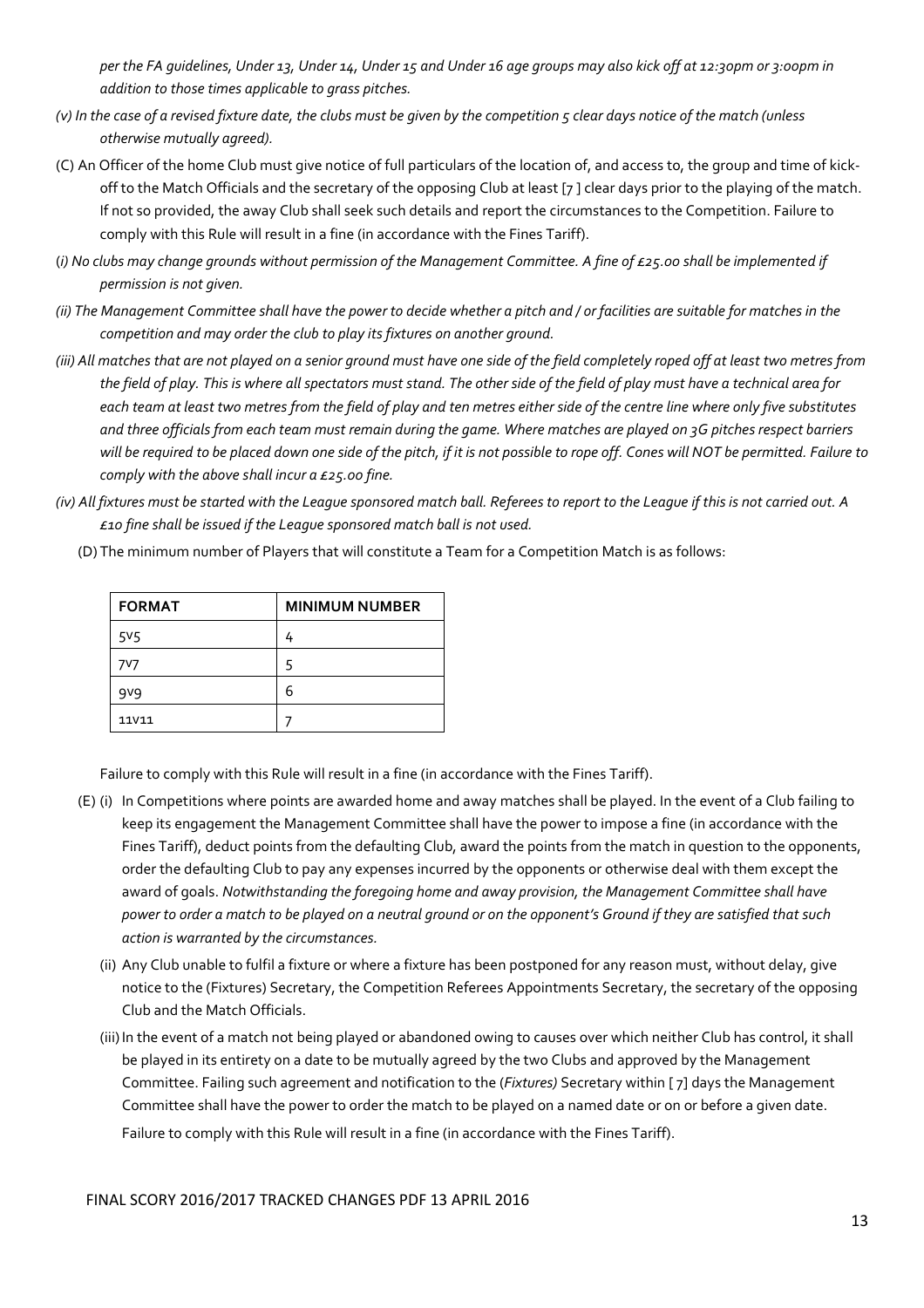- (iv) The Management Committee shall review all matches abandoned in cases where it is consequent upon the conduct of either or both Teams. Where it is to the advantage of the Competition and does no injustice to either Club, the Management Committee shall be empowered to order the score at the time of the abandonment to stand. In all cases where the Management Committee are satisfied that a match was abandoned owing to the conduct of one Team or its Club member(s) they shall be empowered to award the points for the match to the opponent. No fine(s) can be applied by the Management Committee for an abandoned match.
- (v) The Management Committee shall review any match that has taken place where either or both Teams were under a suspension imposed upon them by The FA or Affiliated Association. In each case the Team that was under suspension would be dealt with in the same manner as if they had participated with ineligible players in accordance with Rule 8(M)(i) above. Where both Teams were under suspension the match must be declared null and void and shall not be replayed.
- (F) A Club may at its discretion and in accordance with the Laws of the Game use substitute Players in any match in this Competition.

Where a Competition does not allow repeat substitutes:

For Under 17s and Under 18s - [up to 5 may be selected from 5 substitute Players].

Where a Competition does allow repeat substitutes:

 For Under 11s - Under 18s – [up to 5 may be selected from 5 substitute Players]. A Player who has been substituted becomes a substitute and may replace any Player at any time subject to the substitution being carried out in accordance with Law 3 of the Laws of Association Football.

For Mini-Soccer - any number of substitutions may be used at any time with the permission of the Match Official. Entry onto the field of play will only be allowed during a stoppage in play. A Player who has been replaced may return to the play as a substitute for another Player. A Team must not have a match day squad greater than double the size of its Team in an age group.

 In Youth Football only, the referee shall be informed of the names of the substitutes not later than [30 ] minutes before the start of the match and a Player not so named may not take part in the match.

 A Player who has been selected, appointed or named as a substitute before the start of the match but does not actually play in the game shall not be considered to have been a Player in that game within the meaning of Rule 8 of this Competition.

- *(i) Fully completed teams sheets must be given to the Referee at least 30 minutes before kick off. These must include the full registered names of the players, Managers, Coaches and First Aider. Failure to comply shall incur a fine of £15.00.*
- *(ii) Refreshments are to be made available to Match Officials at both half time and full time. Home team is to provide the Away team with refreshments after the game. Sandwiches is the preferred choice. Failure to provide match officials with refreshments shall incur a fine of £10.00.*

*(iii) Prior to each match the two teams and officials shall conduct the Respect hand shake.* 

- (G) The half time interval shall be of [10 ] minutes' duration, but it shall not exceed 15 minutes. The half time interval may only be altered with the consent of the Match Officials.
- (H) The Teams taking part in Youth Football shall identify a Team captain who shall wear an armband and shall have a responsibility to offer support in the management of the on-field discipline of his/her teammates. Failure to comply with this Rule will result in a fine (in accordance with the Fines Tariff).

# REPORTING RESULTS

- 11. (A) The (*Registration/Fixtures*) Secretary must receive within [2 ] days of the date played, the result of each Competition Match in the prescribed manner. This must include the forename(s) and surname of the Team Players (in block letters) *and also the referee markings required by Rule 13, or any other information required by the Competition.* Failure to do so will incur a fine(in accordance with the Fines Tariff).
	- (B) *The Home Club shall notify the result of each match to the [League ] by [5.30pm on the day of the game]. Clubs in default shall be fined (in accordance with the Fines Tariff).*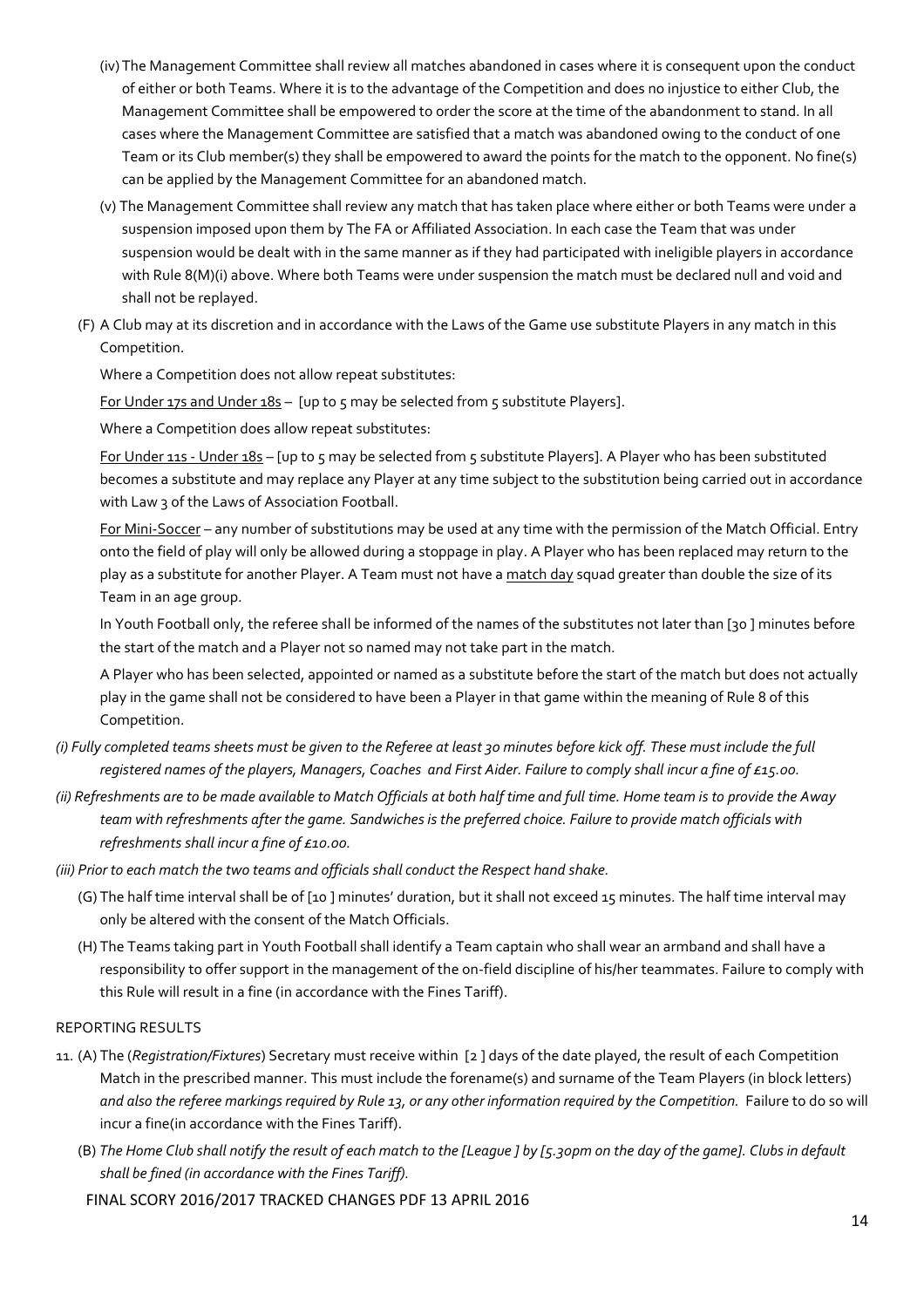- *(i) The results of matches played outside the jurisdiction of the League (County Cups) clubs whether home or away must notify the result to the League in the prescribed manner. Clubs in default shall be fined as per Rule 11 (B).*
- *(ii) Any midweek game played in the competition the home team must notify the League of the result by Midday the following day. Clubs in default shall be fined as per Rule 11 (B).*
- (C) The match result notification, correctly completed, shall be signed by an Officer of the Club, or as prescribed by the Competition. Failure to do so will result in a fine (in accordance with the Fines Tariff).
- (D) The Competition and Clubs are permitted to collect but NOT publish results or any grading tables for fixtures involving Under 7s, Under 8s, Under 9s, Under 10s, and Under11s. Any Competition failing to abide by this Rule will be dealt with by the Sanctioning Authority, and any Club failing to abide by this Rule will be fined (in accordance with the Fines Tariff). The Competition and Clubs are permitted to collect and publish results for trophy events.
- (E)The Competition may require a Club to confirm that a set fixture has been played. A fine (in accordance with the Fines Tariff) may be imposed for a breach of this Rule.

## DETERMINING CHAMPIONSHIP

12. (A) In Competitions where points are awarded, Team rankings within the Competition will be decided by points with three points to be awarded for a win and one point for a drawn match. The Teams gaining the highest number of points in their respective divisions at the conclusion shall be adjudged the winners. Matches must not be played for double points.

 In the event of two or more Teams being equal on points Team rankings may be determined by deciding match(es) played under conditions determined by the Management Committee, or the position shared.

 (B) *In the event of a Team not completing 75% of its fixtures for the Playing Season all points obtained by or recorded against such defaulting Team shall be expunged from the Competition table.* 

## REFEREES

- 13. (A) Registered referees (and assistant referees where approved by The FA or County FA) for all Competition Matches shall be appointed in a manner approved by the Management Committee and by the Sanctioning Association(s).
	- (B) In cases where there are no officially appointed Match Officials in attendance the Clubs shall agree upon a referee. An individual thus agreed upon shall, for that game, have the full powers, status and authority of a registered referee.
	- (C) *Where assistant referees are not appointed each Team shall provide a Club assistant referee. Failure to do so will result in a fine (in accordance with the Fines Tariff) being imposed on the defaulting Club.*
	- *(i) The Assistant Club Referee must not be a nominated substitute and should be a responsible person of an age not less than two years above the age group they will officiate in. i.e. 15 years old and above for under 13 games.*
	- (D)The appointed referee shall have power to decide as to the fitness of the Ground in all matches and the decision shall be final *subject to either in the case of a ground of a Local Authority or the owners of a Ground, the representative of that body is the sole arbiter and whose decision must be accepted.*
	- (E) Subject to any limits/provisions laid down by the Sanctioning Association, Match Officials appointed under this Rule shall be paid their fees and expenses in accordance with the Fees Tariff.

*Match Referees: Premier Division Referees receive £45.00 inclusive fee (no travel expenses).* 

- *Under 13, Under 14, Under 15, Under 16, and Under 18 matches Referee receives £35.00 plus travel expenses of £0.35 per mile capped at £20.00.*
- *Assistant Referees : Premier Division Assistant Referees receive £27.50 inclusive (no travel expenses).*
- *Under 13, Under 14, Under 15, Under 16 and Under 18 Assistant Referees receive £22.50 and travel expenses of £0.35 per mile capped at £20.00.*
- *The cost of any appointed Assistant Referees made by the League will see the cost split equally between the home and away teams. This does not apply to Premier Division games at Under 18.*
- *The home club shall pay the officials their match fees and expenses where appropriate either before or immediately after the games as requested by the match official.*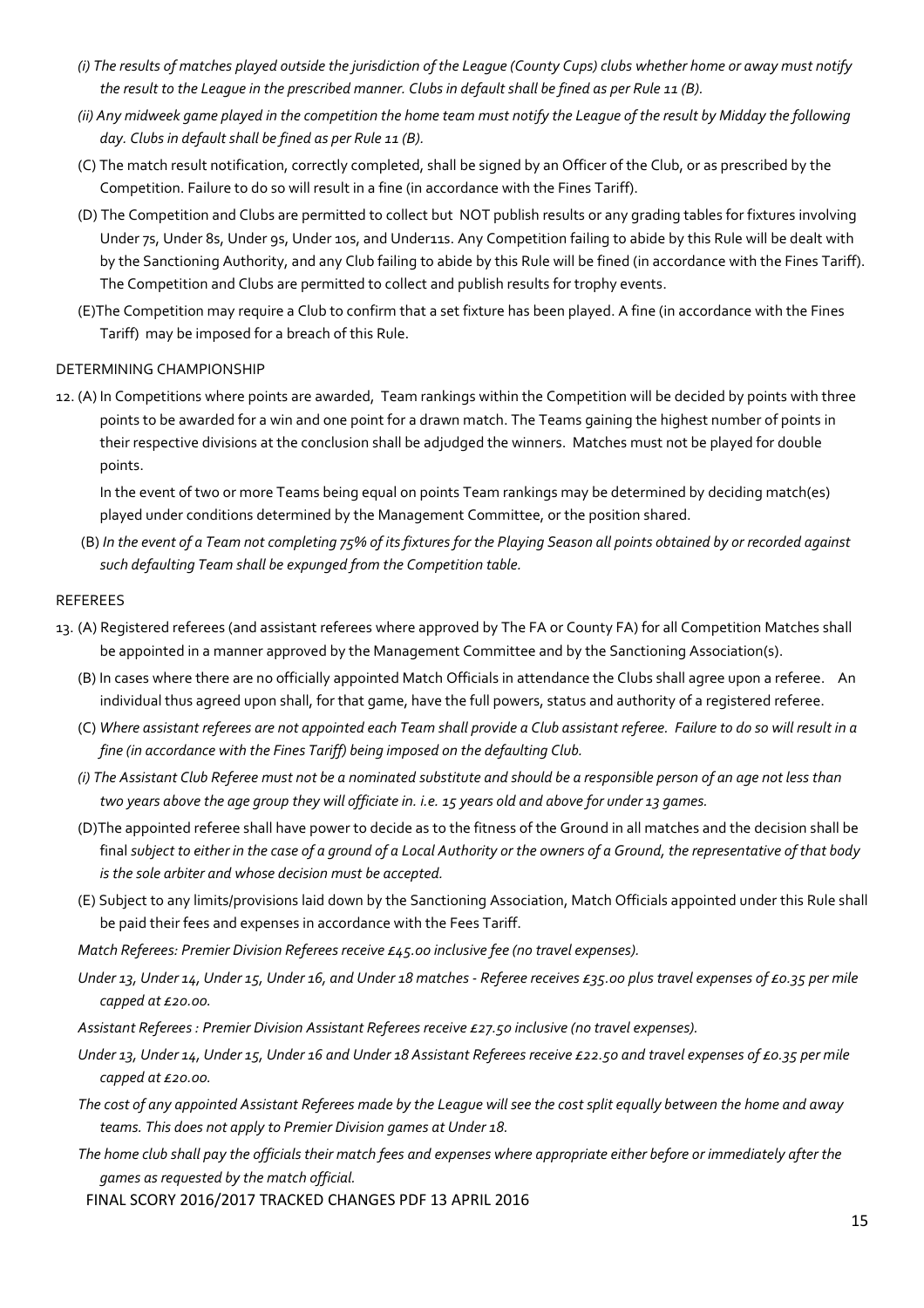Match Officials will be paid their fees and/or expenses by the home Club unless otherwise ordered by the Management Committee. Failure to comply with this Rule will result in a fine (in accordance with the Fines Tariff).

- (F) In the event of a match not being played because of circumstances over which the Clubs have no control, the Match Officials, if present, shall be entitled to *half fee plus expenses only.* Where a match is not played owing to one Club being in default, that Club shall be ordered to pay the Match Officials, if they attend the Ground, their full fee and expenses. Failure to comply with the Rule will result in a fine (in accordance with the Fines Tariff).
- (G) A referee not keeping his or her engagement, and failing to give a satisfactory explanation as to their non-appearance, may be reported to the Association with which he or she is registered.
- (H)Each Club shall, in a manner prescribed from time to time by The FA, award marks to the referee for each match and the name of the referee and the marks awarded shall be submitted to the Competition on the prescribed form provided. Clubs failing to comply with this Rule shall be liable to be fined (in accordance with the Fines Tariff) or dealt with as the Management Committee shall determine.
- (I) The Competition shall keep a record of the markings and, on the form provided by the prescribed date each Playing Season, shall submit a summary to The FA/County FA.
- *(J) The referee shall submit a report form, supplied by the Competition, giving the result of the match, the number of Players in each Team and the time of kick-off to the (Registration) Secretary within two days of the match.*
- *(K) Match Officials shall be supplied, each Playing Season, with a copy of the Competition Rules free of charge.*
- *(L) Match Officials shall have undertaken a RESPECT briefing offered by The FA/County FA or the League.*

## CONTINUATION OF MEMBERSHIP OR WITHDRAWAL OF A CLUB

- 14. (A) *Any Club wishing to resign from the Competition must do so at least [90] days before the AGM. Failure to do so will result in a fine (in accordance with the Fines Tariff).* 
	- (B) The Management Committee shall have the discretion to deal with a Team being unable to start or complete its fixtures for a Playing Season, including but not limited to, issuing a fine (in accordance with the Fines Tariff).
	- (C) In addition to the powers of the Management Committee pursuant to Rule 5(I), in the event of a member Club failing to discharge all its financial obligations to the Competition in excess of  $E$ 50, the Management Committee are empowered to refer the debt under The FA Football Debt Recovery provisions.

## PROTESTS AND COMPLAINTS

- 15. (A) (i) All questions of eligibility, qualifications of Players or interpretations of the Rules shall be referred to the Management Committee or a sub-committee duly appointed by the Management Committee.
	- (ii) Objections relevant to the dimensions of the pitch, goals, flag posts or other facilities of the venue will not be entertained by the Management Committee unless a protest is lodged with the referee before the commencement of the match.
	- (B) Except in cases where the Management Committee decide that there are special circumstances, protests and complaints (as set out more fully at Rule 15(A) above) (which must contain full particulars of the grounds upon which they are founded) must be lodged in duplicate with the Secretary within [3 ] days (excluding Sundays) of the match or occurrence to which they refer. A protest or complaint shall not be withdrawn except by permission of the Management Committee. A member of the Management Committee who is a member of any Club involved shall not be present (except as a witness or representative of his Club) when such protest or complaint is being determined.
	- (C) No protest of whatever kind shall be considered by the Management Committee unless the complaining Club shall have deposited with the Secretary a sum of [£30 ] in accordance with the Fees Tariff. This may be forfeited in whole or in part in the event of the complaining or protesting Club losing its case. The Competition shall have power to order the defaulting Club or the Club making a losing or frivolous protest or complaint to pay the expenses of the inquiry or to order that the costs to be shared by the parties.
	- (D) All parties to a protest or complaint must receive a copy of the submission and must be afforded an opportunity to make a statement at least 7 days prior to the protest or complaint being heard.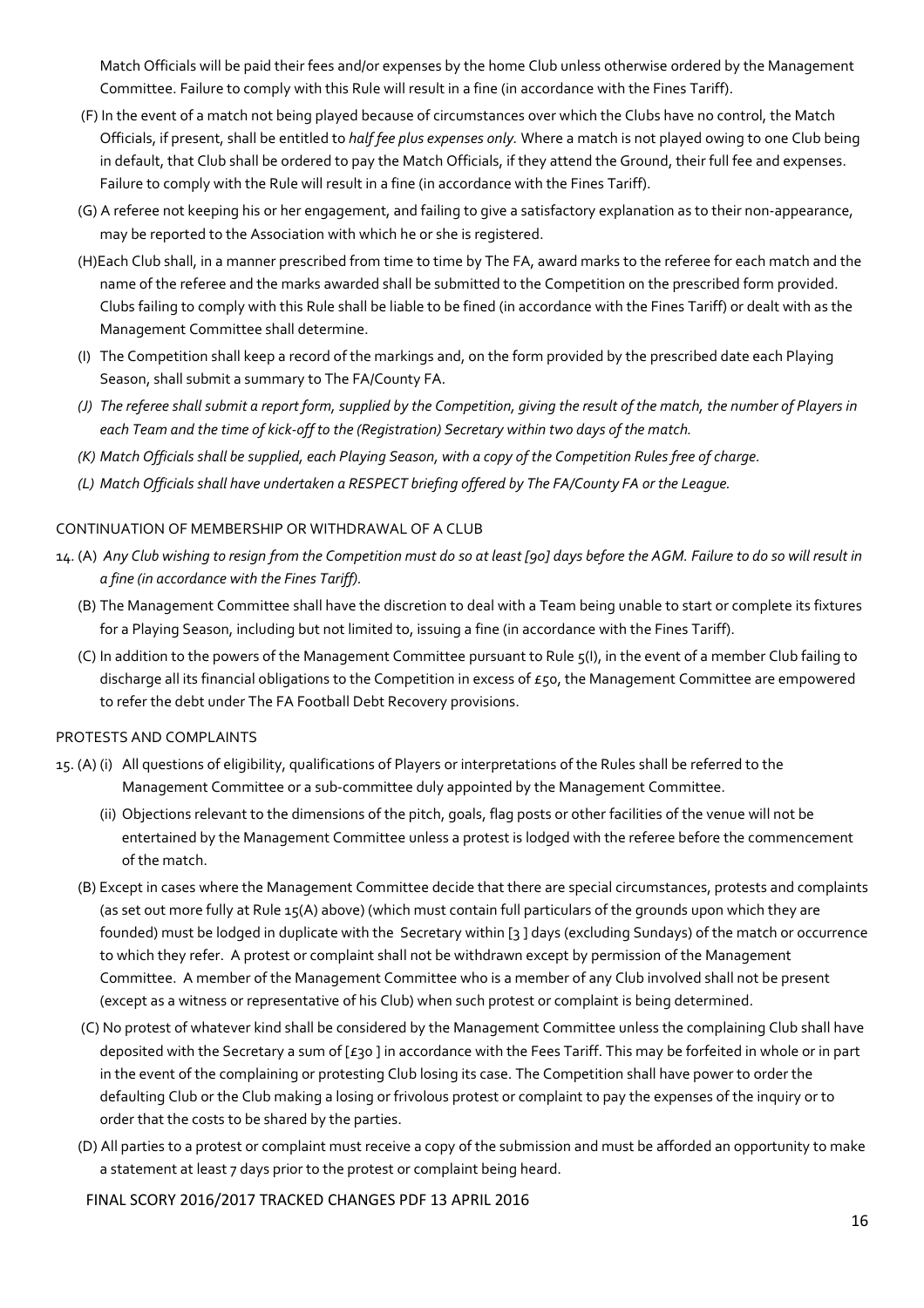- (i) All parties must have received [7 ] days' notice of the hearing should they be instructed to attend.
- (ii) Should a Club elect to state its case in person then they should forward a deposit of  $E$  [£30] and indicate such when forwarding the written response.
- (E)If so requested by all parties concerned, the Management Committee may determine any disputes, protests, appeals, claims or complaints between two Clubs in which event both Clubs shall send a non-returnable fee. Such determination shall be final and binding upon the parties concerned. The procedure for such determination shall be determined by the Management Committee.

## APPEALS

- 16. Any appeal against a decision of the Management Committee must be lodged with the Sanctioning Authority within 14 days of the posting of the written notification of the decision causing the appeal, accompanied by a fee as set out in the Fees Tariff, which may be forfeited in the event of the appeal not being upheld. A copy of the appeal must also be sent to the Secretary. The procedure for the appeal shall be determined by the Sanctioning Authority, in such respect the Sanctioning Authority may (but is not obliged to):
	- (i) Invite submissions by the parties involved;
	- (ii) Convene a hearing to hear the appeal;
	- (iii)Permit new evidence; or

(iv)Impose deadlines as are appropriate.

Any appeal shall not involve a rehearing of the evidence considered by the Management Committee.

No appeal can be lodged against a decision taken at an Annual or Special General Meeting unless this is on the ground of unconstitutional conduct.

# EXCLUSION OF CLUBS OR TEAMS MISCONDUCT, CLUBS, OFFICIALS, PLAYERS

- 17. (A) At the AGM or Special General Meeting called for the purpose in accordance with the provisions of Rule 19, notice of motion having been duly circulated on the agenda, the accredited delegates present shall have the power to exclude any Club or Team from further membership which must be supported by (more than) two-thirds (2/3) of those present and voting. Voting on this point shall be conducted by ballot.
	- (B) At the AGM, or at a Special General Meeting called for the purpose, in accordance with the provisions of Rule 19, the accredited delegates present shall have the power to exclude from further participation in the Competition any *Club or Team* whose conduct has, in their opinion, been undesirable, which must be supported by (more than) two-thirds (2/3) of those present and voting. Voting on this point shall be conducted by ballot. A Club whose conduct is the subject of the vote being taken shall be excluded from voting.
	- (C) Any Officer or member of a Club proved guilty of either a breach of Rule, other than field offences, or of inducing or attempting to induce a Player or Players of another Club in the Competition to join them shall be liable to expulsion or such penalty as a General Meeting or Management Committee may decide, and their Club shall also be liable to expulsion in accordance with the provisions of Clauses (A) and (B) of this Rule.

# TROPHY:- LEGAL OWNERS, CONDITIONS OF TAKING OVER, AGREEMENT TO BE SIGNED. AWARDS.

18. (A) The following agreement shall be signed on behalf of the winners of the Cup or Trophy:-

"We A [name]and B [name], the Chairman and Secretary of [ ] FC(Limited), members of and representing the Club, having been declared winners of[ ]Cup or Trophy, and it having been delivered to us by the Competition, do hereby on behalf of the Club jointly and severally agree to return the Cup or Trophy to the Competition Secretary on or before [1ST MARCH ]. If the Cup or Trophy is lost or damaged whilst under our care we agree to refund to the Competition the amount of its current value or the cost of its thorough repair."

Failure to comply will result in a fine (in accordance with the Fines Tariff).

(B) At the close of each Competition awards may/shall be made to the winners and runners-up if the funds of the Competition permit.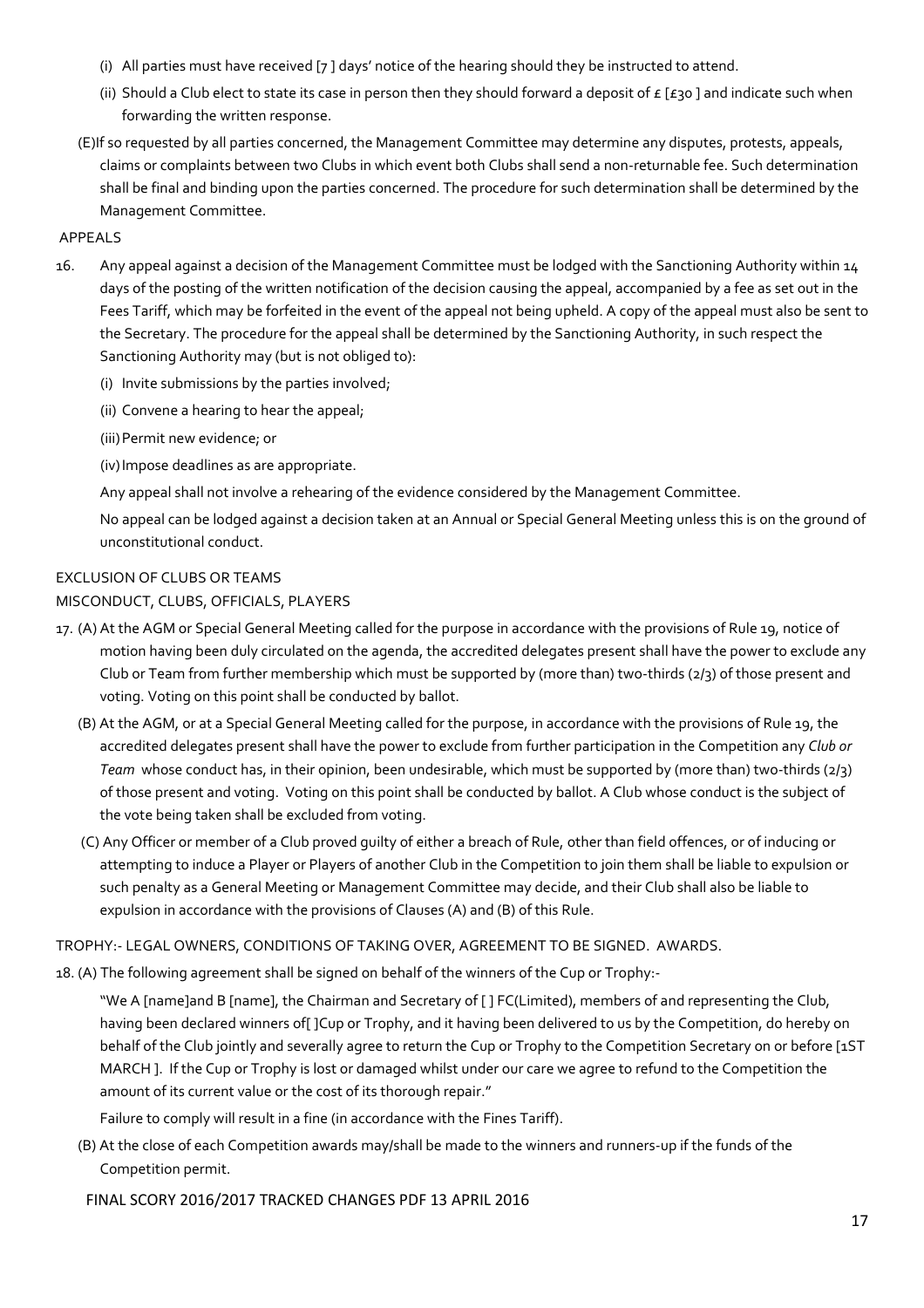### SPECIAL GENERAL MEETINGS

19. Upon receiving a requisition signed by two-thirds (2/3) of the Clubs in membership the Secretary shall call a Special General Meeting.

The Management Committee may call a Special General Meeting at any time.

At least 7 days' notice shall be given of a meeting under this Rule, together with an agenda of the business to be transacted at such meeting.

Each member Club shall be empowered to send two delegates to all Special General Meetings. Each Club shall be entitled to one vote only. Officers and Management Committee members shall be entitled to attend and vote at all Special General Meetings.

Any continuing member Club failing to be represented at a Special General Meeting without satisfactory reason being given shall be fined (in accordance with the Fines Tariff).

## ALTERATION TO RULES

20. Alterations, for which consent has been given by the Sanctioning Association, shall be made to these Rules only at the AGM or at a Special General Meeting specially convened for the purpose called in accordance with Rule 19. Any alteration made during the Playing Season to the Rule relating to the qualification of Players shall not take effect until the following Playing Season.

Notice of proposed alterations to be considered at the AGM shall be submitted to the Secretary by [31st March ] in each year. The proposals, together with any proposals by the Management Committee, shall be circulated to the Clubs by [14th April ] and any amendments thereto shall be submitted to the Secretary by [1st May ]. The proposals and proposed amendments thereto shall be circulated to Clubs with the notice of the AGM. A proposal to change a Rule shall be carried if [50% ] of those present, entitled to vote and voting are in favour.

A copy of the proposed alterations to Rules to be considered at the AGM or Special General Meeting shall be submitted to the Sanctioning Authority or The FA (as applicable) [ ] days prior to the date of the meeting.

### FINANCE

- 21. (A) The Management Committee shall determine with which bank or other financial institution the funds of the Competition will be lodged.
	- (B) All expenditure in excess of  $E$  [500.00] shall be approved by the Management Committee. Cheques shall be signed by at least two Officers nominated by the Management Committee.
	- (C) The financial year of the Competition will end on [31st December ].
	- (D) The books, or a certified balance sheet, of a Competition shall be prepared and shall be *audited/verified* annually by some suitably qualified person(s) who shall be appointed at the AGM.

## INSURANCE

22. All Clubs must have public liability insurance cover of at least ten million pounds (£10,000,000). Failure to comply with this Rule will result in a fine (in accordance with the Fines Tariff).

## DISSOLUTION

- 23. (A) Dissolution of the Competition shall be by resolution approved at a Special General Meeting by a majority of three quarters (3/4) of the members present and shall take effect from the date of the relevant Special General Meeting.
	- (B) In the event of the dissolution of the Competition, the members of the Management Committee are responsible for the winding up of the assets and liabilities of the Competition.
	- (C) The Management Committee shall deal with any surplus assets as follows:
		- (i) Any surplus assets, save for a Trophy or any other presentation, remaining after the discharge of the debts and liabilities of the Competition shall be transferred only to another Competition or Affiliated Association or The Football Association Benevolent Fund or to such other charitable or benevolent object in the locality of the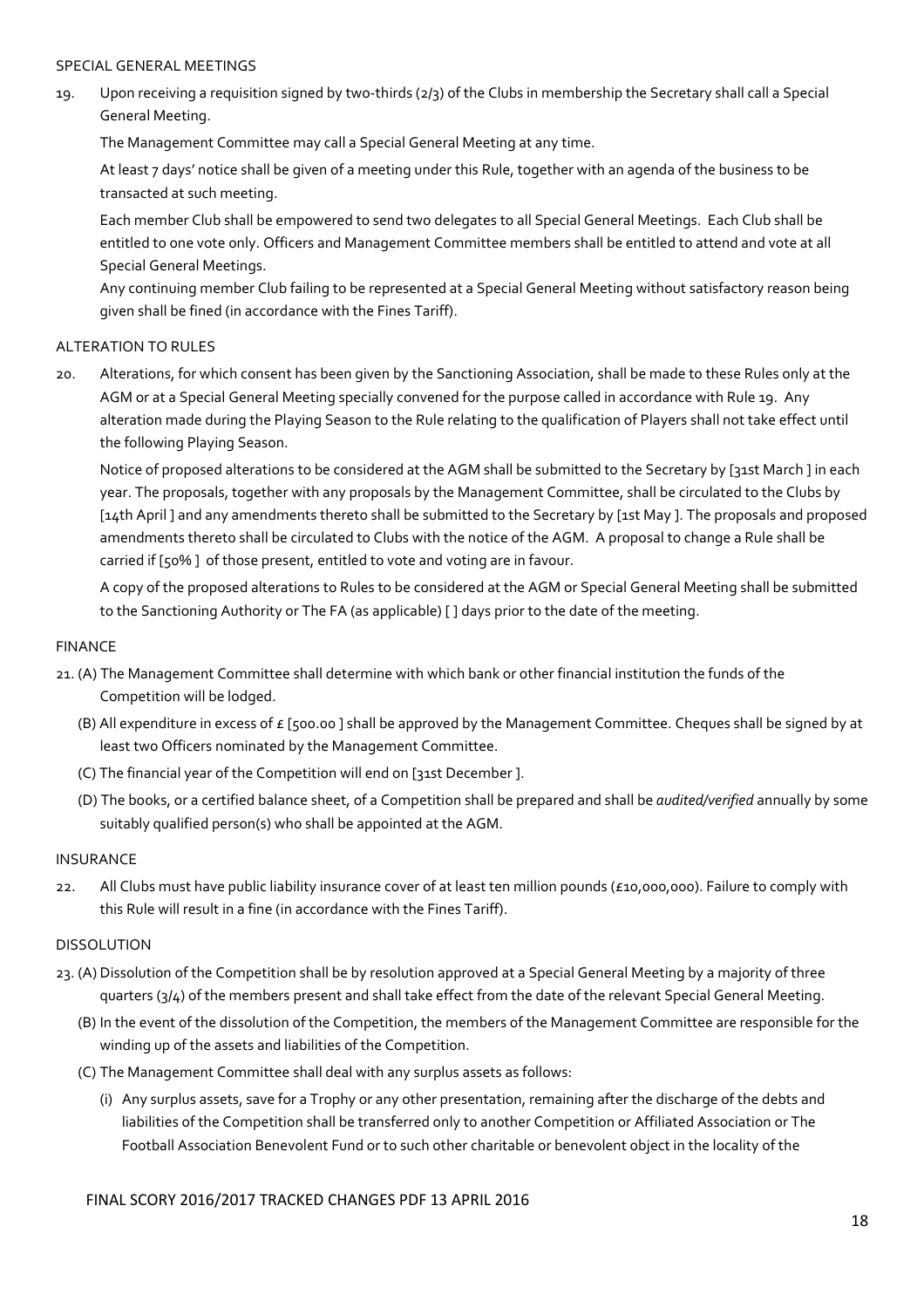Competition as determined by resolution at or before the time of winding up, and approved in writing by the Sanctioning Association.

 (ii) If a Competition is discontinued for any reason a Trophy or any other presentation shall be returned to the Donor if the conditions attached to it so provide or, if not, dealt with as the Sanctioning Association may decide.

#### **LEAGUE CHALLENGE CUP RULES**

- 1. The Kent Youth League rules, where applicable, together with the following exceptional and additional rules shall apply.
- 2. Each competition shall be conducted on cup tie principles and shall be compulsory open to all clubs competing in the Kent Youth Football League. The dates of the cup games are conference dates and are subject to change only in very exceptional circumstances.
- 3. All players must be registered, with the Leagues registration Secretary and must be bona fide members of the club they represent. A player shall not play for more than one club in the competition including A & B sides. Players must be registered separately in U18, U16, U15, U14 and U13 sections.
- 4. Except by special permission of the League Council, only players that have played in three League and/or cup games in the current season shall be eligible for the semi -finals & final tie.
- 5. In all rounds, in the event of the scores being level at the end of the required length of play U18's 90 minutes, U16s & U15's 80 minutes, U14's & U13's 70 minutes, two equal periods of extra time will be played. U18's, 15 minutes each way, U16's & U15's is 10 minutes each way and U14's & U13's is 5 minutes each way. If the tie is still level after extra time, the winners will be decided by the taking of kicks from the penalty mark in accordance with the International Board decision contained within the laws of the game.
- 6. Substitutes should be dealt with in accordance with Standard League rules 10G.
- 7. The net proceeds of the final tie shall be paid to the competition and the profits arising from the competition, shall be dealt with by the Management Committee at their discretion.
- 8. A club shall not be allowed to withdraw from the competition. Any club infringing this rule or failing to fulfil its fixtures, shall be liable to a fine, not exceeding **£70**.
- 9. In all Cup Final Ties each competing club will receive 100 tickets at £3 each on a sale or return basis. The payment and return of the tickets must be received on the day of the Final otherwise the full amount will be due. Admission for all Finals on the day will be £6 Adults £3 Senior Citizens and Children.
- 10. Any matters not covered by the existing rules, shall be decided by the Kent Youth League Management Committee.
- 11. **Any club playing an unregistered or otherwise ineligible player in the competition may be removed from the competition, and fined a sum to be decided by the League Management Committee**

#### **THE KENT YOUTH LEAGUE INVITATIONAL CUP (Formerly John Ullmann Cup) RULES**

The Kent Youth League and cup rules, where applicable, together with the following exceptional and additional rules shall apply.

1. Qualification & registration of players a) only those players who are eligible to take part as per rule 8 may play in this competition

b) All players must sign a Kent Youth League registration form before playing unless they have already signed one. Except those clubs being invited into the competition who will pay a block registration fee of **£25.00** and complete Kent Youth League Paper work as provided.

c) Non-contract players may be registered up to the time of kick off providing the registration form is correctly completed and countersigned by an opposing team official.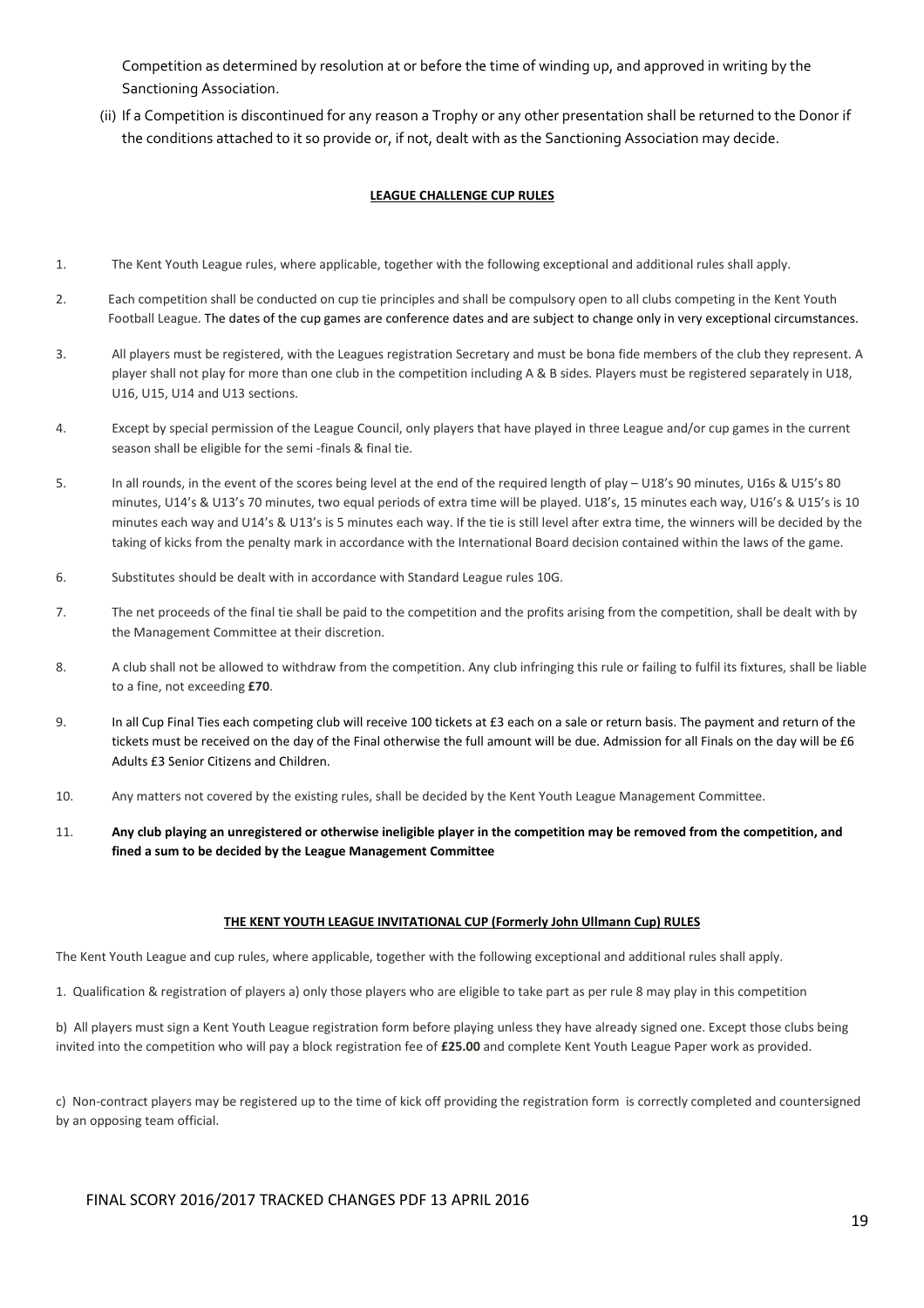d) Receipt of the registration forms, shall be acknowledged by the registration secretary by return to the club of the registration slip. Where this is not received by the club within ten days of the despatch of the registration forms, the clubs shall advise the registration secretary

 e) Any bona fide player of the club, shall be allowed to take part in the competition, but no player shall be allowed to play for more than one club in this competition in the current season, but the players of any team may be changed during the series of matches**.** If a Club enters more than one team, players who have played for team (A) cannot then play for team (B) and vice versa.

 f) In the case of replayed matches only those players shall be allowed to play who were eligible to play on the date fixed for the original match.

 g) If the committee has any doubt as to the qualification or age of any player taking part in this competition, it has powers to call upon such a player or the club to which he belongs, or for which he played, to prove that he is qualified to the rules by production of his birth certificate or other documentary evidence.

 h) Any club playing an unregistered or otherwise ineligible player in this competition may be removed from the competition and fined a sum to be decided by the League Management Committee.

i) All clubs who are not Kent Youth League members must supply the names of the team manager, coach if applicable and first aider to the registration secretary 7 days before the any fixture.

j) Any points, not covered by these rules, shall be decided by the League Management Committee

#### **2. Fixtures**

a) All matches shall be mutually arranged, priority being given to FA and County FA competitions. No matches are to be played on Wednesdays unless both clubs are in agreement.

The home team should offer their opponents 2 dates for the date of the game. If the opponent chooses not to accept either of the two dates offered, the matter is to be referred to the Competition Secretary for a decision to be made.

b) Where a match is postponed, the home club shall contact the Match Officials and the secretary of the opposing club. They should also send confirmation of the postponement to the Leagues Fixtures secretary.

c) When the date for playing the tie has been mutually agreed, between the two clubs, the home side must immediately notify the League's Fixture Secretary.

d) At least 14 days, before the match the home club must send details of the ground etc including directions both by road & public transport their opponents and all match officials. Each of the latter should acknowledge receipt of these instructions immediately.

e) All matches shall be decided on the day, i.e. extra time and penalties where necessary.

(see cup rule 6)

#### **3. Finance**

a) In the Final tie, all next proceeds shall be paid into League funds.

#### **Proposed Conduct of Debate and League Standing Orders**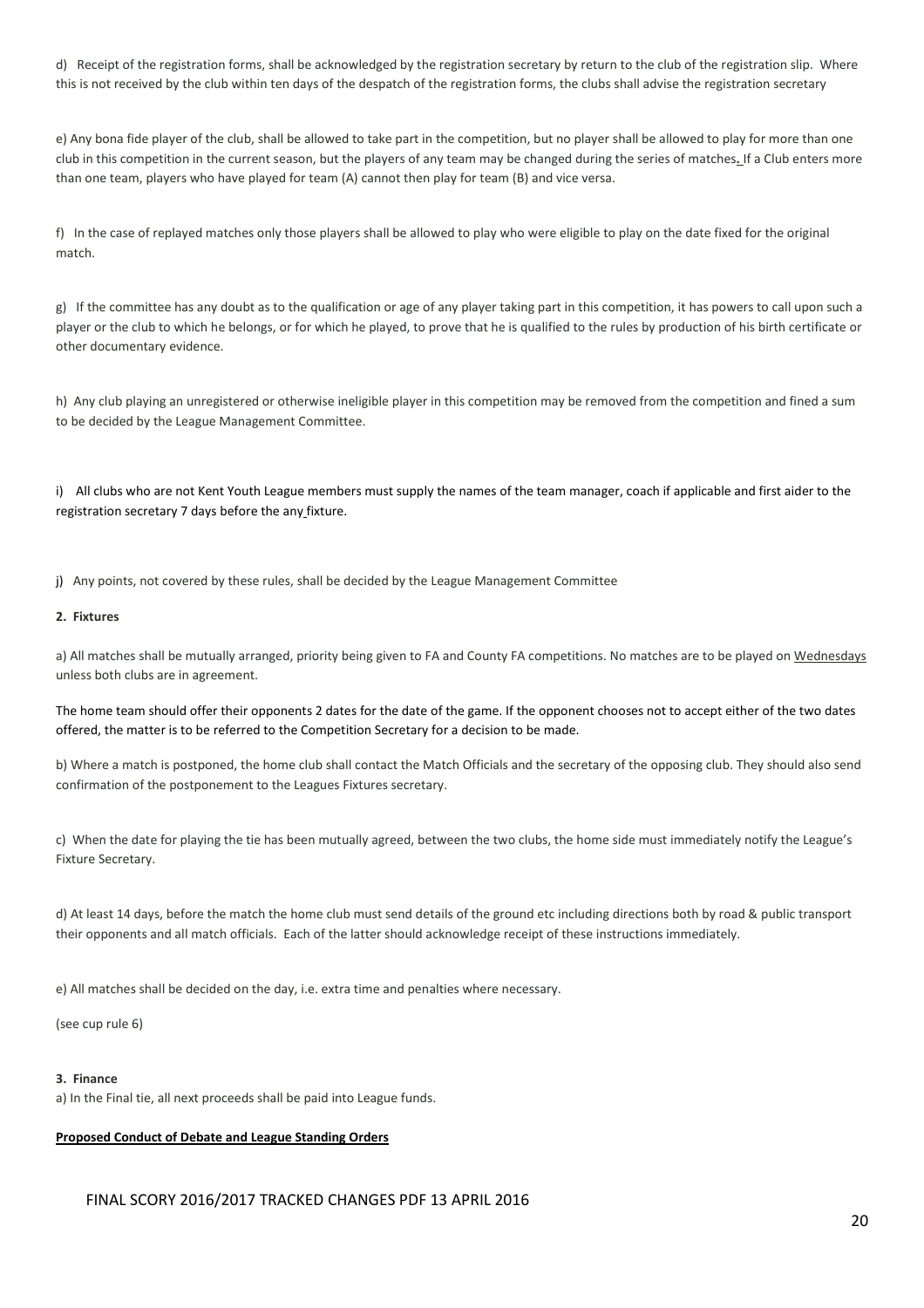All meetings of the League shall be presided over by the Chairman or, in his absence, the Vice-Chairman.

In the absence of both the Chairman and Vice-Chairman, the members of the Management Committee present shall elect a Chairman who shall be the senior member being present. This shall not apply to a Sub-Committee who shall elect their Chairman at the first meeting of the season. Any Chairman so appointed shall have the full privileges attached to the Chairman's position, in the conduct of proceedings at the meeting in question.

Every member attending a meeting of the League shall before taking part in the business of such a meeting sign his or her name in the attendance register provided by the Chief Executive.

The business on the agenda shall be proceeded with in such order as the Chairman may direct.

The Chief Executive shall be responsible for compiling the agenda of all meetings. Any member wishing an item to be added shall notify the Chief Executive 10 days' prior to the full meeting of the League Council. The Chairman may, at his discretion, advance or postpone any item appearing on the agenda at any stage of the proceedings.

Members when speaking must always address the Chair. Members addressing the meeting shall speak directly on the motion under discussion, or to an explanation on a question of order. Should the Chairman rise during debate, a member speaking or offering to speak should immediately be silent in order that the Chairman may speak without interruption.

No speech or point to exceed two minutes in length without the consent of the Chairman.

The Chairman may call the attention of the meeting to continued irrelevance, tedious repetition, unbecoming language, or any breach of order on the part of a member and may direct such a member if speaking to discontinue his speech. In the event of disregard of the authority of the Chair, the Chairman shall have the right to ask the offending member to leave the meeting.

No member shall address the meeting more than once on any motion or amendment, the mover of the original motion may, however, reply, but he shall strictly confine himself to answering the previous speakers, and shall not introduce any new matter into the debate, the right of reply shall not extend to the mover of an amendment, which having been carried has become the substantive motion. After the reply the question shall be put forthwith.

No minute shall be rescinded, unless prior notice is given to the Chief Executive in writing, and it shall only be rescinded by a two-thirds majority of those who attended the previous meeting and voted thereat.

The Chief Executive shall be completely responsible for the administration of the Competition and the preparation of all agendas and shall give members as much notice of meetings as possible.

The ruling of the Chairman on any matter shall be final and not open to discussion at that meeting.

The minutes of all Sub-Committees and Full-Committees shall be reported for consideration at the following Full Meeting of the League Council.

Ballot votes shall at all times be at the discretion of the Chairman. The Chief Executive shall have the power to co-opt any member of the League Council to fill vacancies of members unable to attend the Sub-Committees.

The Chairman in his discretion shall have the right to set up a Commission of Enquiry, with such powers as he deems necessary, if in his view the circumstances appear to justify an enquiry.

Should there not be a quorum at any meeting, the Chairman or Acting Chairman may order the business to proceed and decisions taken will be subject to ratification at the next meeting.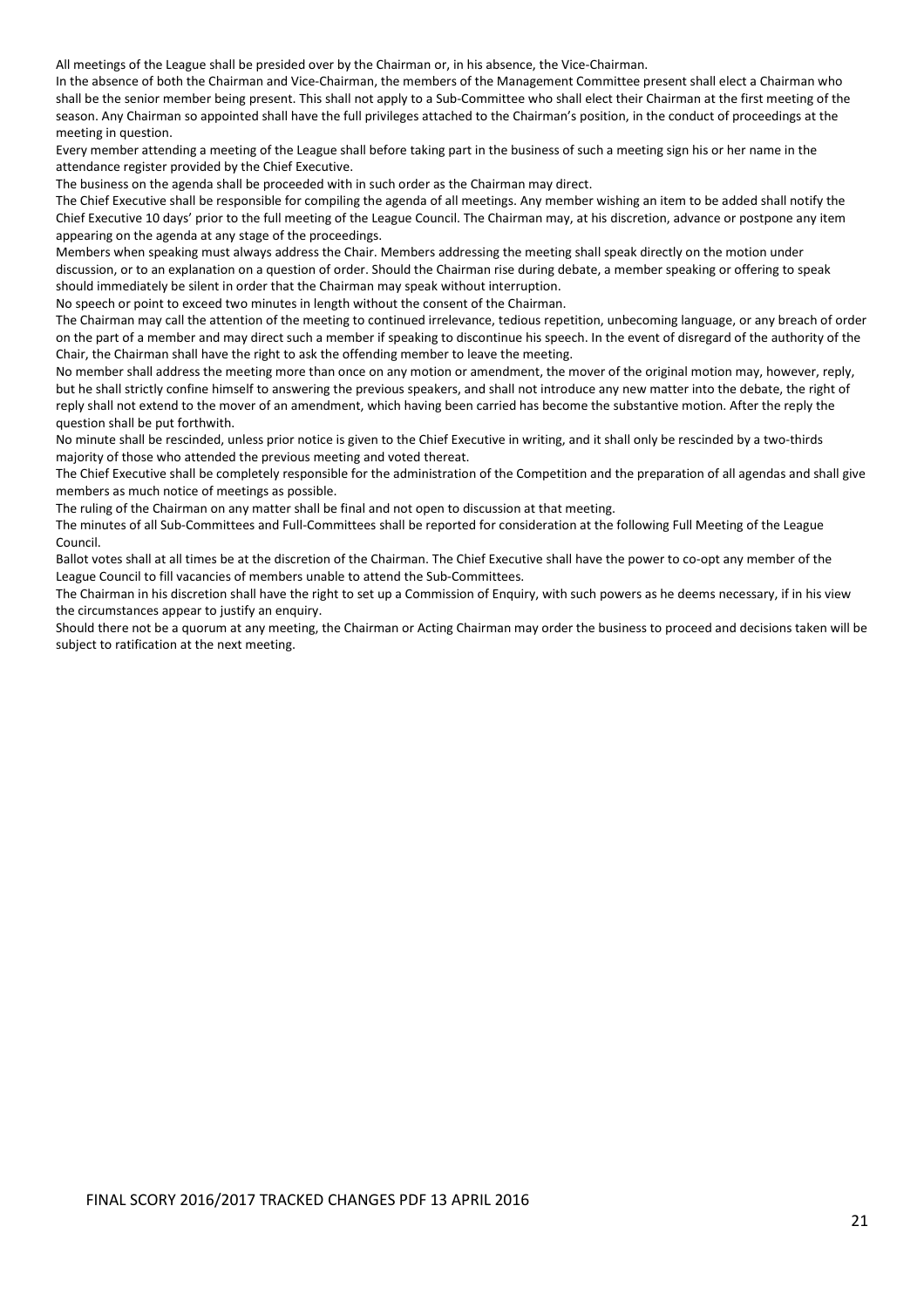### **FEES TARIFF**

| <b>RULE NUMBER</b> | <b>DESCRIPTION</b>                                | <b>MAXIMUM</b><br><b>FEE</b>               |
|--------------------|---------------------------------------------------|--------------------------------------------|
| 3(A)               | <b>ENTRY FEE</b>                                  | £50.00                                     |
| 3(B)               | <b>ANNUAL</b><br><b>SUBSCRIPTION</b>              | £150.00                                    |
| 3 <sup>(C)</sup>   | <b>DEPOSIT</b>                                    | £100.00                                    |
| 8(D)               | <b>REGISTRATION FORM</b>                          | (per<br>£10.00<br>Player)                  |
| 8(H)               | <b>TRANSFER FORM</b>                              | £10.00                                     |
| 13 (E)             | <b>REFEREE FEES</b>                               | As agreed with<br>Sanctioning<br>Authority |
| 13(E)              | <b>ASSISTANT</b><br><b>REFEREE</b><br><b>FEES</b> | As agreed with<br>Sanctioning<br>Authority |
| 15 (C), 16         | <b>PROTEST/APPEAL FEES</b>                        | £25.00                                     |

### **FINES TARIFF**

| <b>RULE NUMBER</b>       | <b>DESCRIPTION</b>                                                                                                  | <b>MAXIMUM FINE</b>                                                                   |
|--------------------------|---------------------------------------------------------------------------------------------------------------------|---------------------------------------------------------------------------------------|
| 2(B)                     | <b>FAILURE TO AFFILIATE</b>                                                                                         | £100.00                                                                               |
| 2(D)                     | <b>FAILURE TO COMPLY WITH FA INITIATIVES</b>                                                                        | £100.00                                                                               |
| 2(E)                     | UNAUTHORISED ENTRY OF TEAMS INTO COMPETITIONS                                                                       | £100.00                                                                               |
| 3 <sup>(C)</sup>         | <b>FAILURE TO PAY A DEPOSIT</b>                                                                                     | £100.00                                                                               |
| 3(E)                     | <b>FAILURE TO PROVIDE AFFILIATION NUMBER/DETAILS FORM</b>                                                           | £100.00                                                                               |
| 4(E)                     | COMMUNICATIONS CONDUCTED<br><b>BY</b><br><b>PERSONS</b><br><b>OTHER</b><br><b>THAN</b><br><b>NOMINATED OFFICERS</b> | £25.00                                                                                |
| 5(H)                     | FAILURE TO COMPLY WITH AN INSTRUCTION OF THE MANAGEMENT<br><b>COMMITTEE</b>                                         | £100.00                                                                               |
| 5(1)                     | FAILURE TO PAY A FINE WITHIN 14 DAYS OF NOTICE                                                                      | <b>THE</b><br><b>DOUBLE</b><br><b>ORIGINAL</b><br><b>FINE</b><br><b>UP TO £100.00</b> |
| 6(H)                     | <b>FAILURE TO BE REPRESENTED AT AGM</b>                                                                             | £100.00                                                                               |
| $\overline{\phantom{a}}$ | FAILURE TO SUBMIT THE REQUIRED WRITTEN AGREEMENT OR TO<br><b>NOTIFY CHANGES TO SIGNATORIES</b>                      | £25.00                                                                                |
| 8(A)                     | <b>FAILURE TO CORRECTLY REGISTER A PLAYER</b>                                                                       | £40.00                                                                                |
| $8$ (B)(iii)             | <b>FAILURE TO HAVE THE REQUIRED NUMBER OF REGISTERED PLAYERS</b><br>PRIOR TO THE SEASON COMMENCING                  | £25.00                                                                                |